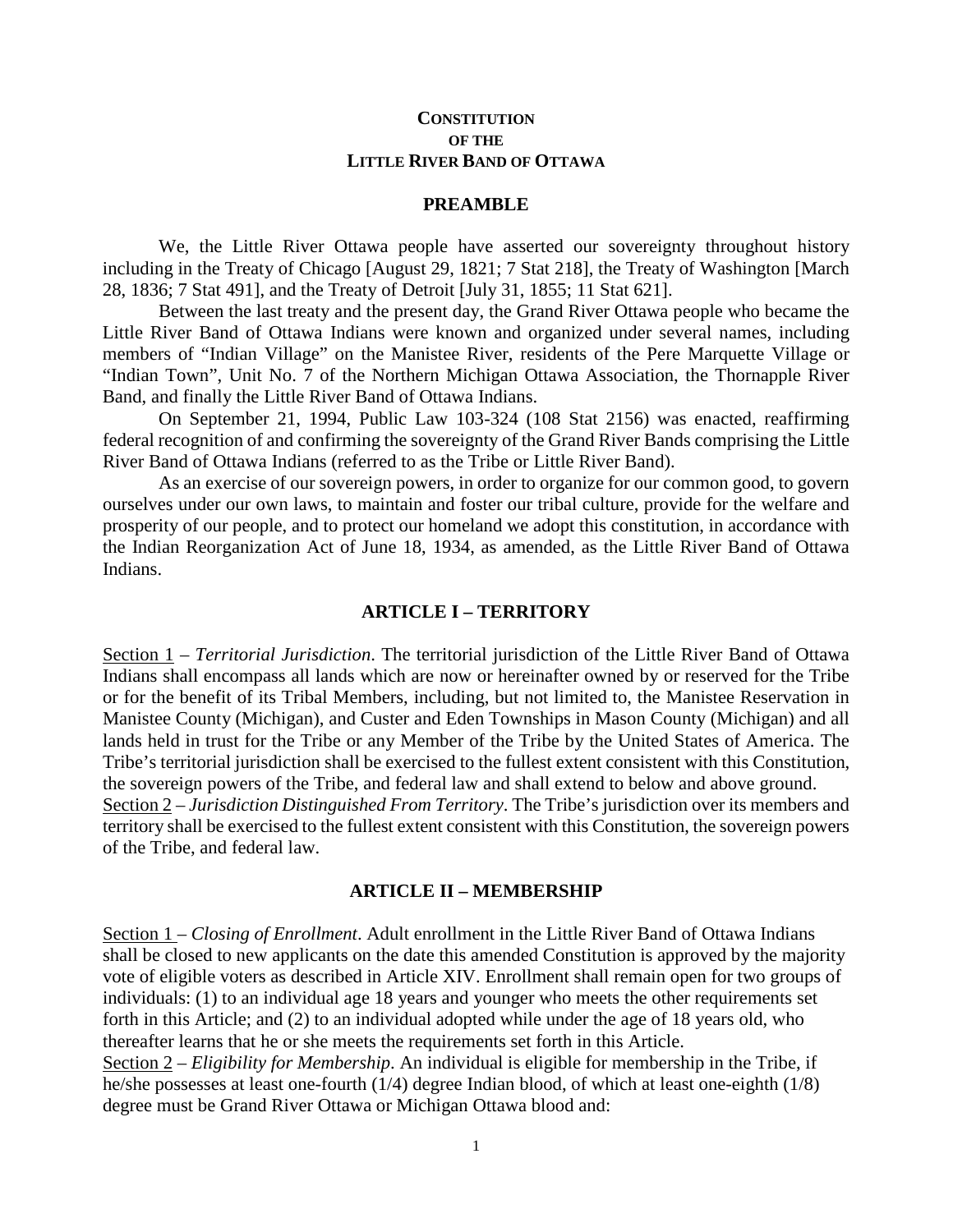(a) Is a lineal descendant of a member of the historic Grand River Bands who resided in Manistee, Mason, Wexford or Lake Counties in the State of Michigan, who was listed on the schedule or Grand River Ottawa in the Durant Role of 1908 as approved by the Secretary of the Interior on February 18, 1910; or,

(b) Is a lineal descendant of individuals listed on the 1870 Annuity Payrolls of Chippewas and Ottawas of Michigan listed under the following Ottawa Chiefs:

| Kewacushkum      | Pay-quo-tush   | Me-tay-wis       |
|------------------|----------------|------------------|
| Shaw-be-quo-ung  | Penayse        | Kaw-gay-gaw-bowe |
| Maw-gaw-ne-quong | Ching-gawa-she | Aken Bell; and,  |

(c) Is not currently enrolled in any other federally recognized Indian Tribe, band, or group. Section 3 – *Membership Rights of Children Who Have Been Adopted*. Any child who is less than 18 years of age, who meets the membership criteria in Section 1, shall be eligible for membership, notwithstanding such adoption.

Section 4 – *Dual Membership Prohibition*. Any member of the Little River Band who applies for and is accepted as a member of another federally recognized Indian Tribe or band shall be subject to disenrollment in accordance with Section 4 of this Article.

Section 5 – *Membership Procedure*. The Tribal Council shall establish ordinances governing membership, including but not limited to enrollment and disenrollment; Provided that the Tribal Council shall not have the power to change or establish substantive requirements for membership in addition to those established in this Article.

Section 6 – *Right of Appeal*. Any person whose application for membership has been denied, or any member who has been disenrolled, shall have the right to appeal to the Tribal Court.

Section 7 – *Closing or Opening Enrollment*. The closing or opening of enrollment shall occur only by an initiative of the Membership according to Article VII, Section 2 of this Constitution.

# **ARTICLE III – CONSTITUTIONAL RIGHTS**

Section 1 – *Civil Rights*. The Little River Band in exercising the powers of self-government shall not:

(a) Make or enforce any law prohibiting the free exercise of religion, or abridging the freedom of speech, or of the press, or of the right of the people peaceably to assemble and to petition for a redress of grievances;

(b) Violate the right of the people to be secure in their persons, houses, papers, and effects against unreasonable search and seizures, nor issue warrants, but upon probable cause, supported by oath or affirmation, and particularly describing the place to be searched and the person or thing to be seized;

(c) Subject any person for the same offense to be twice put in jeopardy;

(d) Compel any person in any criminal case to be a witness against himself;

(e) Take any private property for a public use without just compensation;

(f) Deny to any person in a criminal proceeding the right to a speedy and public trial, to be informed of the nature and cause of the accusation, to be confronted with the witnesses against him, to have compulsory process for obtaining witnesses in his favor, and at his own expense to have the assistance of counsel for his defense;

(g) Require excessive bail, impose excessive fines, inflict cruel and unusual punishments, and in no event impose for conviction of any one offense any penalty or punishment greater than imprisonment for a term of one year or a fine of five thousand dollars (\$5000.00), or both, or the maximum penalty allowed under Federal law;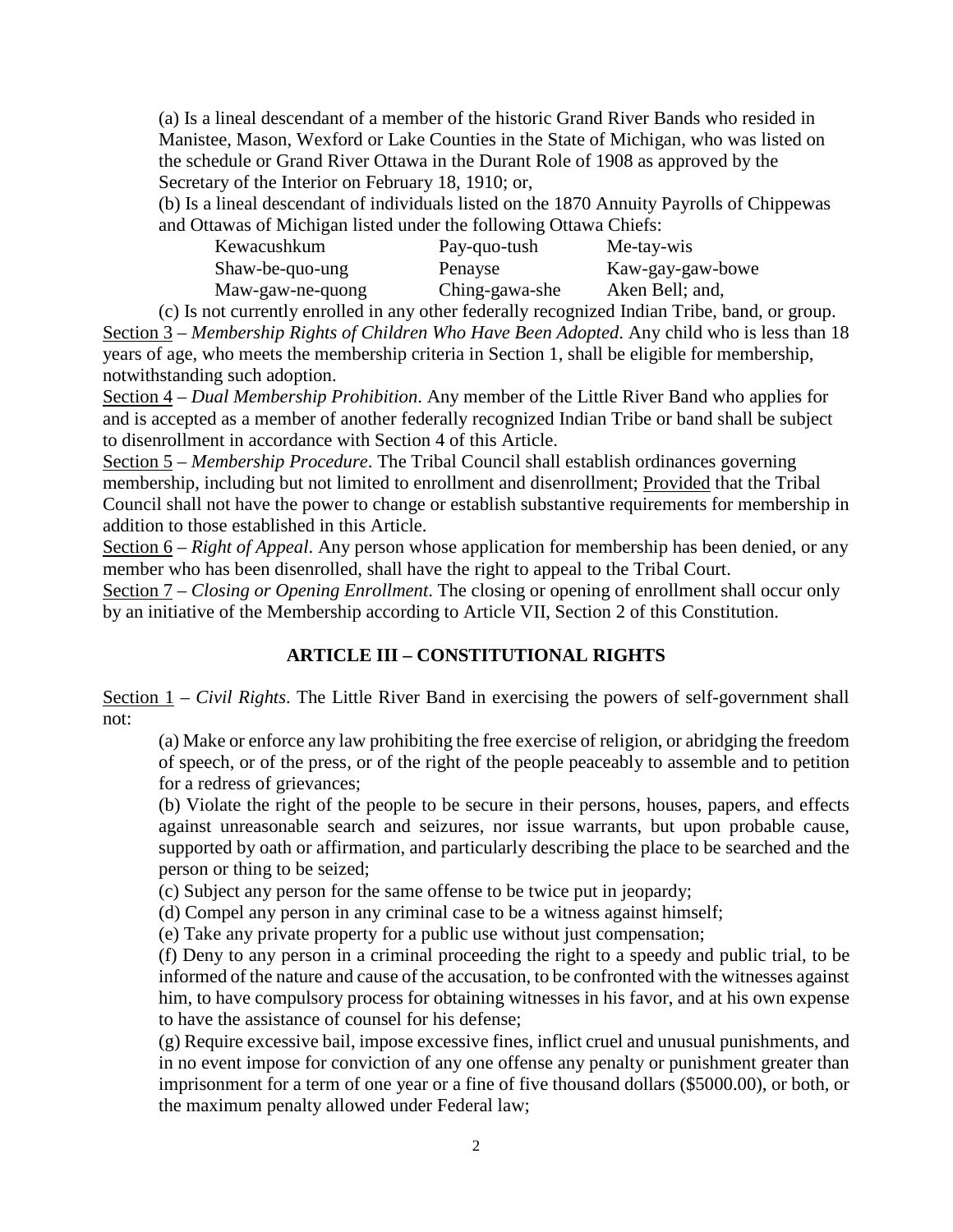(h) Deny to any person within its jurisdiction the equal protection of its laws or deprive any person of liberty or property without due process of law;

(i) Pass any legislation, directed against a designated person, pronouncing him/her guilty of an alleged crime, without trial or conviction or ex post facto law, which retroactively changes the legality or consequences or a fact or action after the occurrence of that fact of commission of the act;

(j) Deny to any person accused of an offense punishable by imprisonment the right, upon request, to a trial by a jury of not less than six (6) persons;

(k) Make or enforce any law unreasonably infringing the right of tribal members to keep and bear arms; or

(l) The enumeration of rights in this Constitution shall not be construed to deny or disparage other rights retained by tribal members.

Section 2 – *Access to Tribal Records*. Subject to any express limitations contained in this Constitution, the laws of the United States, and individual Tribal members' and Tribal employees' rights to privacy, members of the Tribe shall be provided access to review the records of Tribe including, but not limited to: minutes of all meetings of the Tribal Council or other subdivisions of the Tribal government, Tribal budgets and financial reports of Tribal expenditures; provided that such review shall be conducted during normal office hours.

### **ARTICLE IV – TRIBAL COUNCIL**

Section  $1$  – The legislative powers of the Little River Band shall be invested in the Tribal Council. Section 2 – *Composition of the Tribal Council; Districts.*

(a) The Tribal Council shall consist of nine (9) persons, elected by popular vote of the registered voters of the Tribe in the manner described in this Section and Article IX.

(b) Tribal Council positions shall be elected by the membership by the following districts:

1. Four (4) of the nine (9) members of the Tribal Council shall be elected by the registered voters of the Tribe who reside in the following Counties in the State of Michigan: Kent, Lake, Manistee, Mason, Muskegon, Newago, Oceana, Ottawa and Wexford;

2. Four (4) of the nine (9) members of the Tribal Council shall be elected by all of the registered voters of the Tribe residing outside of the nine (9) county district defined in subsection 2(b)(1) of this Section; and

3. One (1) of the nine (9) members of the Tribal Council shall be elected by all of the registered voters of the Tribe regardless of residency.

(c) The Council shall select two (2) Council members, by majority vote of the Council, to serve as Council Officers: Speaker and Recorder. Officers' terms shall be two years. A single Council member may not hold both Officer positions.

Section 3 – *Qualifications*. A Tribal Member must meet the following qualifications to be a candidate or nominee for Tribal Council, or to retain his or her seat as Tribal Council:

(a) He or she must be at least twenty-one (21) years of age or older and a resident of the State of Michigan for at least six (6) months prior to the date of the next scheduled election.

(b) He or she must disclose to the Membership if any of the following apply:

1. He or she has any current prosecution pending or has any conviction for a crime involving fraud or misrepresentation; and/or

2. He or she has any current prosecution pending or has any conviction within the past ten (10) years for any crime listed in the Major Crimes Act (U.S. Stat. Vol.23,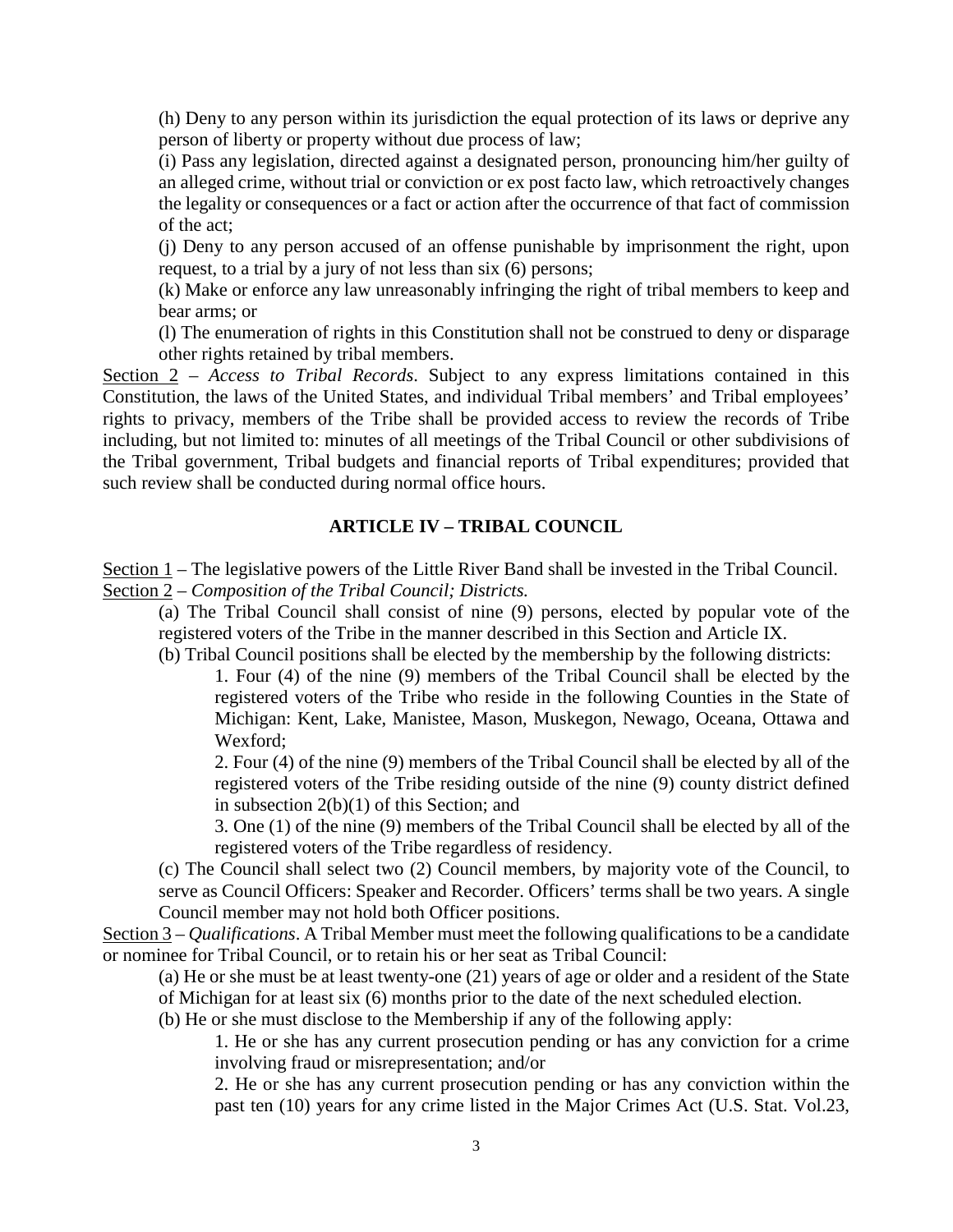Chapter 341) (murder, manslaughter, rape, assault with intent to murder, arson, burglary or larceny); and/or

3. He or she has any current prosecution pending or has any conviction within the past ten (10) years for any felony in any jurisdiction, or for any other offense, the victim of which offense was the Tribe, or any Tribal business, enterprise, department or program; and/or

4. He or she has any current prosecution pending or has any conviction for any offense related to sexual crimes or criminal sexual conduct where the perpetrator was convicted as an adult at the time the crime was committed, and/or is registered in any jurisdiction's list of sexual offenders.

Section 4 – *Terms of Office*.

(a) Except as provided for in Section 1 of Article IX in this Constitution each Tribal Council member's term of office shall be for four (4) years.

(b) Tribal Council members shall continue in office until their successors are sworn in by the Tribal Court, their office is deemed vacant, or they are removed from the Tribal Council.

(c) If any Tribal Council member ceases to be a member of the Tribe, he or she shall automatically forfeit his or her Council position.

(d) If any Tribal Council member ceases to be a resident of the State of Michigan, he or she shall automatically forfeit his or her Council position.

(e) There shall be no prohibition against continuous service.

Section 5 – *Council Officers Duties*.

(a) *Speaker*. The Speaker of the Council shall:

1. Preside at all meetings of the Tribal Council.

2. Call special meetings of the Council, when appropriate.

3. Receive reports from the committees or commissions and deliver such reports to the Council.

4. Perform the duties of the Tribal Ogema in the absence of or due to the inability of the Ogema to perform those duties.

(b) *Recorder*. The Recorder of the Council shall:

1. Submit a record of the minutes of all Tribal Council meetings, and make such reports available to the membership of the Tribe.

2. Keep the Members informed as to the status of the activities of the Council and all other matters affecting the Tribe and its members.

3. Maintain and protect the Tribal Seal.

4. Perform the duties of the Speaker if the Speaker is absent or unable to fulfill those duties.

Section 6 – *Meetings of the Tribal Council.*

(a) *Regular Meetings.* The Tribal Council shall meet in regular session at least once every month at a time and place to be set by the Tribal Council. The schedule of meetings for regular sessions of the Tribal Council for the next calendar year shall be set by resolution of the Tribal Council at the last regular session of each calendar year. The meeting schedule for each calendar year shall be published and made available to the General Membership. (b) *Special Meetings.* A special meeting of the Tribal Council may be held under the following conditions:

1. A special meeting shall be called (i) upon written request of the Tribal Ogema submitted to the Council Recorder, (ii) upon written request, submitted to the Tribal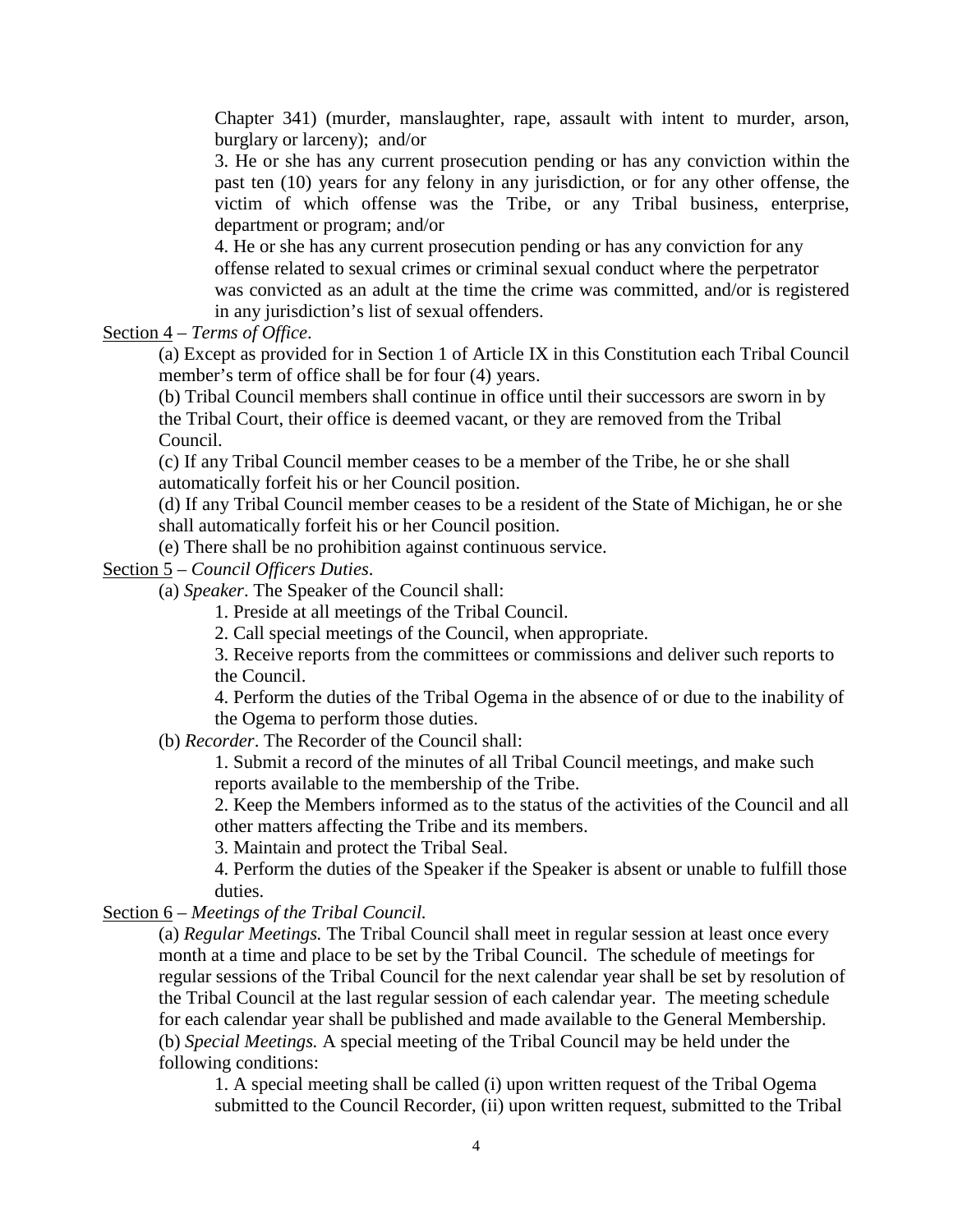Ogema or Council Recorder, by two (2) members of the Tribal Council, (iii) upon written request, submitted to the Tribal Ogema or Council Recorder, signed by at least ten percent (10%) of the Tribal Elders, fifty-five (55) years or older; or (iv) upon a petition of ten percent (10%) of the registered Tribal voters requesting a meeting submitted to the Tribal Ogema or Council Recorder.

2. There shall be at least seventy-two (72) hours written notice sent to the Council members at each member's designated regular mailing address. Notice shall also be posted in the Tribal Office or Governmental Center. No business may be transacted if proper notices have not been mailed and posted. The notice shall specify all business to be addressed, and no matter which is not included in the notice may be addressed at the meeting.

(c) *Emergency Meetings.* Emergency meetings of the Tribal Council may be called by the Tribal Ogema or Speaker upon less than seventy-two (72) hours written notice, if such meetings are necessary for the preservation or protection of the health, welfare, peace, safety or property of the Tribe. Efforts shall be made to ensure that each Tribal Council member receives notice of such meetings. Where practical, notice shall be posted at the Tribal Office or Governmental Center. Notices shall state the purpose, time and place of the meeting. No business other than that stated in the notice shall be transacted at such meetings.

(d) *Open Meetings; Closed Sessions.* All meetings of the Tribal Council shall be open to the Tribal Membership. However, the Council may meet in closed session for the following purposes:

1. Personnel Matters, provided the employee in question did not request a public meeting, or

2. Business matters involving consideration of bids or contracts which are privileged or confidential, or

3. Claims by and against the Tribe.

Minutes shall be maintained relating to all business conducted in open or closed session. The general reason for a determination to meet in closed session shall be placed on the record in open session. The minutes of business conducted in closed session shall be maintained in a closed file in perpetuity; however, such minutes of closed sessions may be opened to the public upon a vote of the majority of the Tribal Council, upon final disposition of the matter concerned or upon order of the Tribal Judiciary. Upon conclusion of a closed session, announcement of the resumption of open session shall be made before adjournment.

(e) *Rules of the Tribal Council.* The Tribal Council shall determine its own rules of procedure for meetings of the Tribal Council, subject to any limitations imposed in this Constitution. Such rules and procedures shall provide for an opportunity for the General Membership to be heard on any question under consideration by the Tribal Council. (f) *Quorum required to conduct business.*

1. A quorum of the Tribal Council shall consist of six (6) members.

2. When a Council Member has a personal interest in an issue or matter to be voted on by the Council, other than those common to all Tribal Members, which would require balancing personal interest against interests of the Tribe, such member shall abstain from voting on that matter due to conflict of interest and shall disclose the nature of the conflict.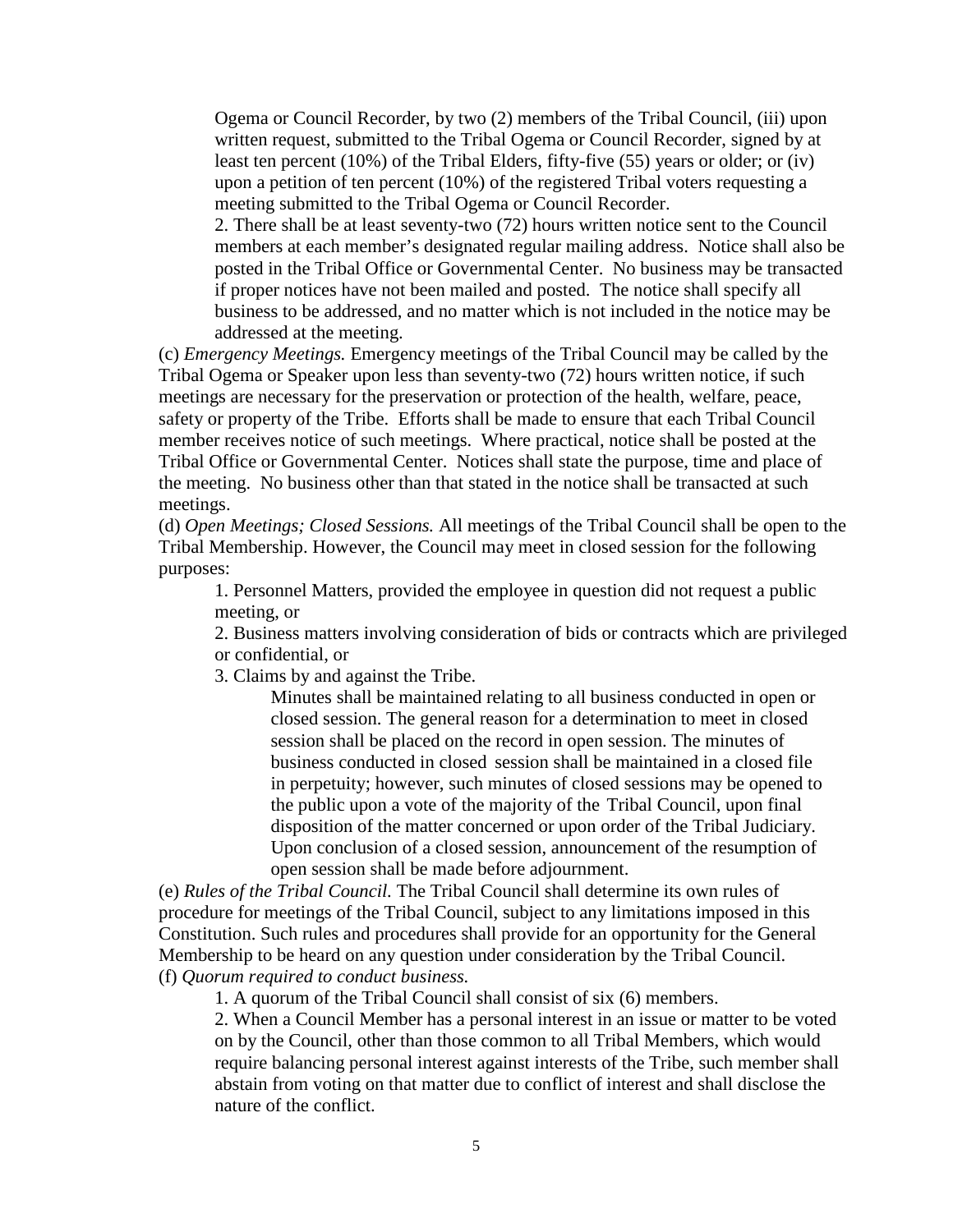3. The fact that a member may not vote on an issue due to conflict of interest shall not prevent that member from voting on other matters or from determining a quorum's existence.

4. Failure to disclose a potential conflict of interest is cause for removal, and where a matter of potential conflict has been disclosed, the Council shall determine by majority vote whether a member shall abstain from voting, although no member shall be compelled to vote regarding an issue as to which he or she believes a conflict exists.

(g) *Action by the Tribal Council.*

1. The Tribal Council shall act only by ordinance, resolution or motion.

2. Tribal Council action shall be determined by a majority of the quorum present and voting at the meeting, unless otherwise specified in this Constitution, and minutes shall identify each Council Member's vote on every issue.

Section 7 – *Powers of the Tribal Council.* The legislative powers of the Little River Band of Ottawa Indians shall be vested in the Tribal Council, subject to any express limitations contained in this Constitution. The Tribal Council shall have the power, including by way of illustration, but not by limitation:

(a) To exercise the inherent powers of the Little River Band by establishing laws through the enactment of ordinances and adoption of resolutions not inconsistent with this Constitution:

1. to govern the conduct of members of the Little River Band and other persons within its jurisdiction;

2. to promote, protect and provide for public health, peace, morals, education and general welfare of the Little River Band and its members;

3. to provide by ordinance for the jurisdiction of the Tribe over Indian Child Welfare matters, and all other domestic relations matters;

4. to provide for the manner of making, holding and revoking assignments of the Little River Band's land or interests therein;

(b) To authorize and ratify agreements and contracts negotiated by the Tribal Ogema on behalf of the Little River Band with federal, state and local governments and other Indian tribes or their departments or political subdivisions, or with private persons on all matters within the authority of the Tribal Council;

(c) To purchase, lease, take by gift, take by devise or bequest, or otherwise acquire land, interests in land, personal property or other assets which may be deemed beneficial to the Little River Band;

(d) To approve or veto any sale, disposition, lease or encumbrance of Little River Band land, interests in land, personal property or other assets;

(e) To employ legal counsel, subject to the approval of the Secretary of the Interior so long as such approval is required by Federal law;

(f) To create by ordinance regulatory commissions or subordinate organizations and to delegate to such organizations the power to manage the affairs and enterprises of the Little River Band, provided that no such commission or subordinate organization shall exercise powers of the Tribal Council unless they are expressly delegated by the Tribal Council; (g) To establish rules and procedures to regulate all meetings of the Tribal Council, standing committees, special committees and such other regulatory commissions or subordinate organizations created by ordinance;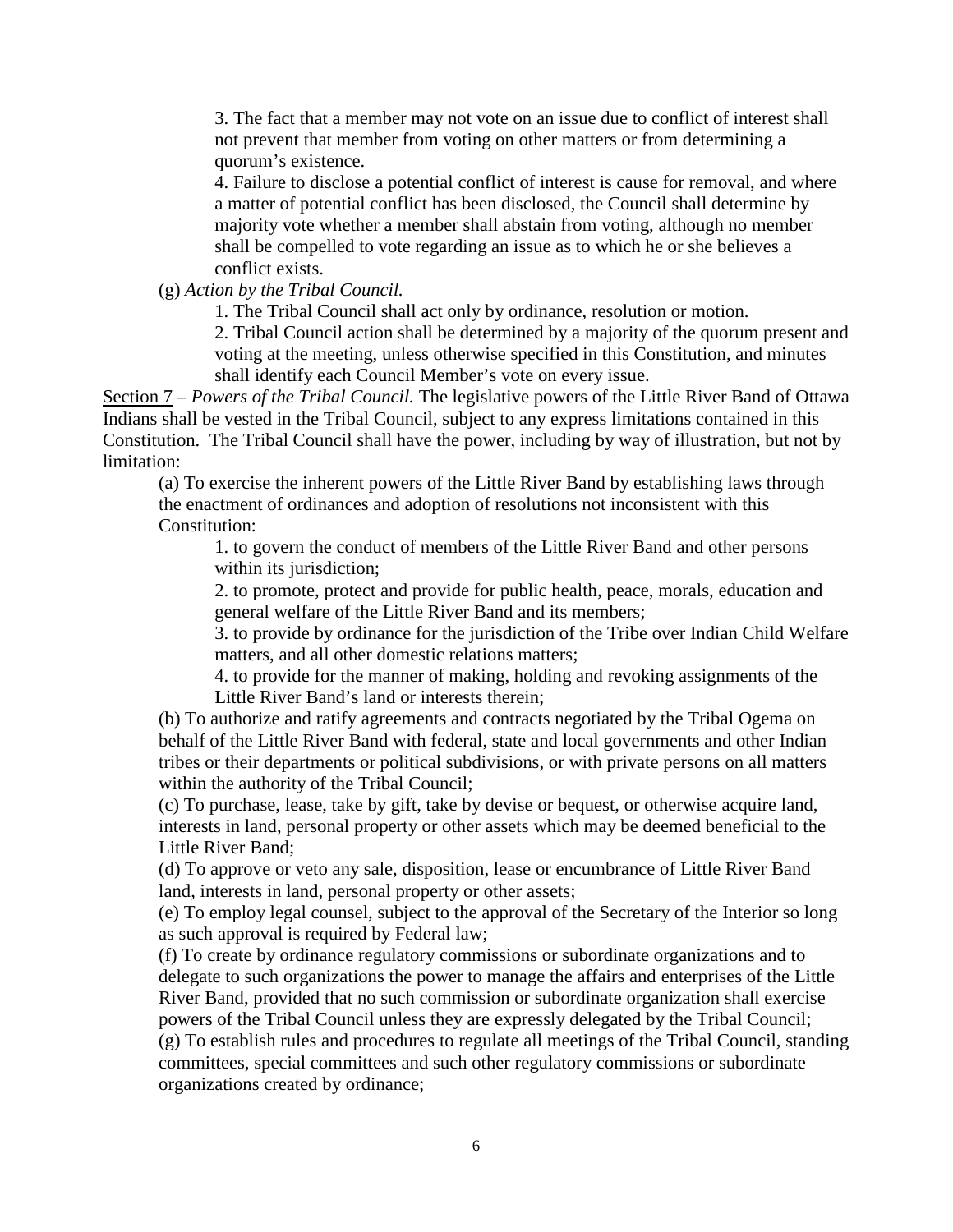(h) To approve appointments to the Tribal Court, regulatory commissions and heads of subordinate organizations created by ordinance;

(i) To exercise the following fiscal powers:

1. Subject to the veto of the Tribal Ogema, to adopt, approve or amend the annual budget presented by the Tribal Ogema and to authorize the expenditure of funds in accordance with such budgets;

2. To manage any funds within the exclusive control of the Little River Band and to appropriate these funds for the benefit of the Tribe and its members. All expenditures of funds shall be pursuant to appropriations or budgets authorized by resolution or in accordance with ordinances of the Tribal Council;

3. To levy duties, fees, taxes and assessments on any person, natural or corporate, residing or doing business within the territorial jurisdiction of the Little River Band; 4. To borrow money or to issue temporary or long term evidence of indebtedness for public purposes and to secure the repayment thereof;

(j) To take action, not inconsistent with this Constitution or Federal law, which shall be necessary and proper to carry out the sovereign legislative powers of the Tribe.

Section 10 – *Tribal Powers and Rights Not Limited.*

(a) Any rights and powers heretofore vested in the Little River Band but not expressly referred to in this Constitution shall not be diminished, abridged, or divested by this Article. (b) The Tribal Council may exercise such additional powers as may be conferred upon the Tribe in the future by law, by the Secretary of the Interior, or by any other duly authorized official or agency of the federal government, state or local government, or by another Indian tribe.

## **ARTICLE V - TRIBAL OGEMA**

Section 1 – The Executive powers of the Little River Band shall be invested in the Tribal Ogema. Section 2 – *Qualifications*. A Tribal Member must meet the following qualifications to be a candidate or nominee for Ogema, or to retain his or her seat as Ogema:

(a) He or she must be at least twenty-five (25) years of age or older and a resident of the State of Michigan for at least six (6) months prior to the date of the next scheduled election.

(b) He or she must disclose to the Membership if any of the following apply:

1. He or she has any current prosecution pending or has any conviction for a crime involving fraud or misrepresentation; and/or

2. He or she has any current prosecution pending or has any conviction within the past ten (10) years for any crime listed in the Major Crimes Act (U.S. Stat. Vol.23, Chapter 341) (murder, manslaughter, rape, assault with intent to murder, arson, burglary or larceny); and/or

3. He or she has any current prosecution pending or has any conviction within the past ten (10) years for any felony in any jurisdiction, or for any other offense, the victim of which offense was the Tribe, or any Tribal business, enterprise, department or program; and/or

4. He or she has any current prosecution pending or has any conviction for any offense related to sexual crimes or criminal sexual conduct there the perpetrator was convicted as an adult at the time the crime was committed, and/or is registered in any jurisdiction's list of sexual offenders.

(c) Upon election, he or she must establish a permanent physical residence that allows the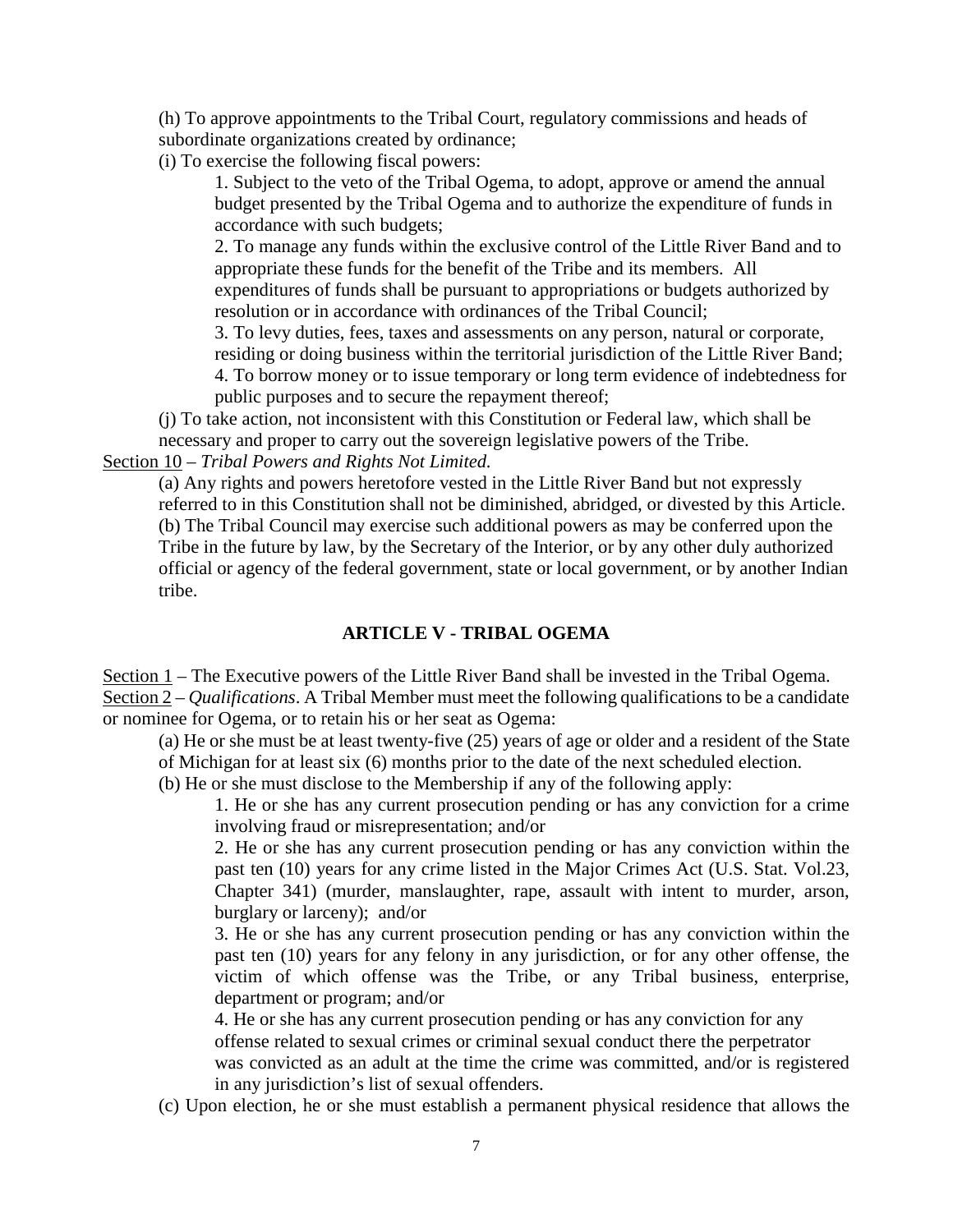Ogema to be available within the nine-county district described in subsection  $2(b)(1)$  of Article IV within 60 days of his or her swearing-in ceremony.

Section 3 – *Term of Office.*

(a) The Tribal Ogema's term of office shall be four (4) years.

(b) The Tribal Ogema will continue in office until his/her successor is sworn in by the Tribal Court, the office is deemed vacant, or he/she is removed as the Tribal Ogema.

(c) If the Ogema ceases to be a member of the Tribe, he/she will automatically forfeit the Ogema position.

(d) If the Ogema ceases to reside in the nine  $(9)$  county district defined in subsection  $2(b)(1)$ of Article IV, he/she will automatically forfeit the Ogema position.

(e) There shall be no prohibition against continuous service.

Section 4 – *Election of the Tribal Ogema.* The Tribal Ogema shall be the candidate seeking the office who receives a majority of the tribal vote cast for that position. If no one (1) candidate receives a majority of the votes cast, a run-off election shall be held between the two (2) highest vote recipients. Section 5 – *Powers of the Ogema.*

(a) Subject to any limitations contained in this Constitution, the Tribal Ogema of the Little River Band shall be invested with the executive powers of its inherent sovereignty including, but not limited to:

1. To enforce and execute the laws, ordinances and resolutions of the Tribal Council, consistent with this Constitution.

2. To oversee the administration and management of the Tribal government in accordance with the laws, resolutions, and motions adopted by the Tribal Council.

3. To consult, negotiate, and execute agreements and contracts on behalf of the Little River Band with federal, state, and local governments and other tribal governments, or with private persons or organizations. Agreements and contracts reached must be approved or ratified by Tribal Council to be effective.

4. With the approval of the Tribal Council, to appoint members to the Tribal Court, members of all regulatory commissions, and heads of subordinate organizations created by ordinance (Art. IV, Sec. 9(h)).

5. Timely prepare and present the annual Tribal Budget to the Tribal Council for approval or other action and to keep the Tribal Council fully advised as to the financial condition and needs of the Tribe, preparing monthly reports for the Council, and making quarterly reports available to the membership.

6. To have veto power over actions of the Tribal Council modifying the Tribal Budget or appropriations items as provided in subsection (c) of this Section 5.

7. To collect taxes or assessments against members, non-members and businesses.

8. To manage the economic affairs, enterprises, property (both real and personal) and other interests of the Tribe, consistent with ordinances and resolutions enacted by the Tribal Council.

9. To exclude from the lands of the Tribe persons, or other entities, not legally entitled to be present thereon.

(b) The Tribal Ogema shall receive for his/her services a compensation to be established by the Tribal Council, which shall not be diminished during his/her continuance in office.

(c) Every action taken by the Tribal Council, whether by ordinance, resolution or appropriation, which modifies the Tribal Budget submitted for approval by the Tribal Ogema, shall be presented to the Tribal Ogema for his/her approval and signature before it becomes effective. The Tribal Ogema shall approve or disapprove of the action taken by the Tribal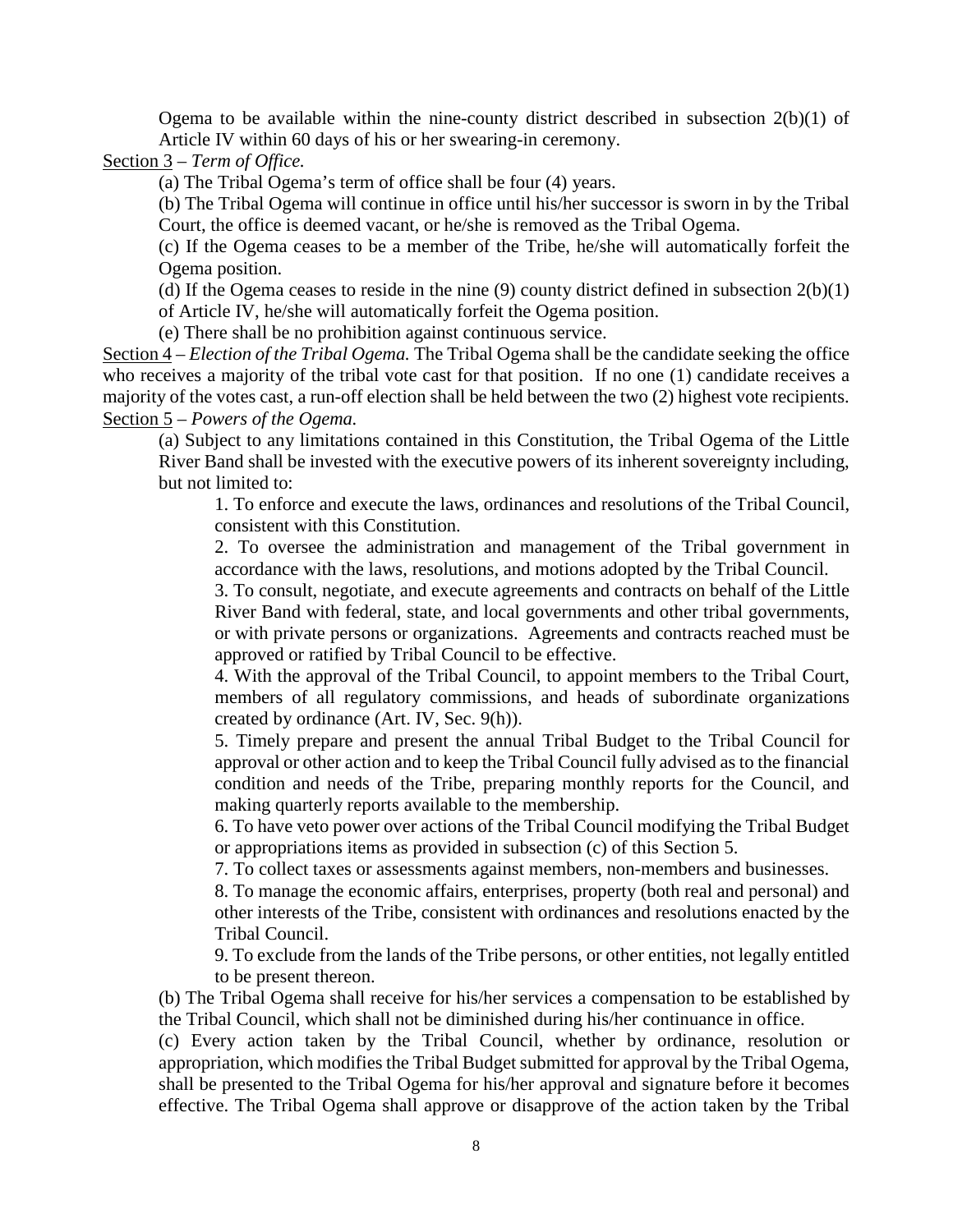Council within seven (7) days after the item is submitted to the Tribal Ogema by the Tribal Council. If he/she disapproves of the action taken by the Tribal Council, he shall return it to the Tribal Council within the seven (7) days provided, specifying his/her objections. If after re-consideration, it again passes the Tribal Council by an affirmative vote of six (6) of the nine (9) Tribal Council members, it shall become law and he/she shall sign it notwithstanding his/her objections.

### **ARTICLE VI – TRIBAL COURT**

Section 1 – The judicial power of the Little River Band shall be invested in a Tribal judiciary, which shall consist of the Tribal Court, a Court of Appeals, and such inferior courts as the Tribal Council may from time to time ordain and establish.

Section 2 – *Qualifications.*

(a) *Member of the Tribe.* Any member of Tribe may serve as a Tribal Judge provided he/she is twenty-five (25) years of age or older, is not a member of the Tribal Council or the Ogema or running for a seat on the Tribal Council or for the office of the Ogema, and has not been convicted of any crime of dishonesty, or moral turpitude, nor been convicted of a felony under Tribal, or State law within the ten (10) year period immediately preceding the date of the election, or, in the event of a vacancy under Article X, Section 4(a), his/her appointment.

(b) *Non-Member Qualifications.* A non-member of the Tribe may be appointed to or elected to serve as a Tribal judge if such individual possesses a Law degree and has practiced in Federal Indian law or as a tribal judge, and has not been convicted of any crime involving dishonesty, moral turpitude, nor been convicted of a felony under Federal, Tribal or State law within the ten (10) year period immediately preceding the date of the election, or, in the event of a vacancy under Article X, Section 4(a), his/her appointment.

Section 3 – *Composition of the Tribal Court System.*

(a) *Tribal Court.* The Tribal Court shall be a court of general jurisdiction and shall consist of one (1) judge and one (1) associate judge who shall meet as often as circumstances require.

(b) *Court of Appeals.* The Tribal Court of Appeals shall consist of three (3) judges. At least one (1) of the three (3) judges shall be an elder (age 55 years or older) in the Tribe, and at least one (1) of the three (3) judges shall be an attorney licensed to practice before the courts of a state in the United States.

Section 4 – *Appointment and Compensation.*

(a) Judges of the Tribal Court, including the Court of Appeals, shall be elected by the registered voters.

1. *Current Judges.* The current tribal judges as of adoption of these amendments shall identify the following:

A. Tribal Court judges shall determine staggered terms from amongst themselves and new terms shall be set at either two year or four years. Each term thereafter shall be set as set forth in Section 5(a).

B. Court of Appeals judges shall determine staggered terms from amongst themselves and new terms shall be set at either two years or four years. Each term thereafter shall be as set forth in Section 5(a).

2. *Declaration of Tribal Court or Court of Appeals Candidacy.* Candidates shall declare their intention to run for a position on the Tribal Court or the Court of Appeals. Provided that, the Election Board shall identify positions on the Court of Appeals requiring specific qualifications as identified in Section 3(b). Where no candidate, at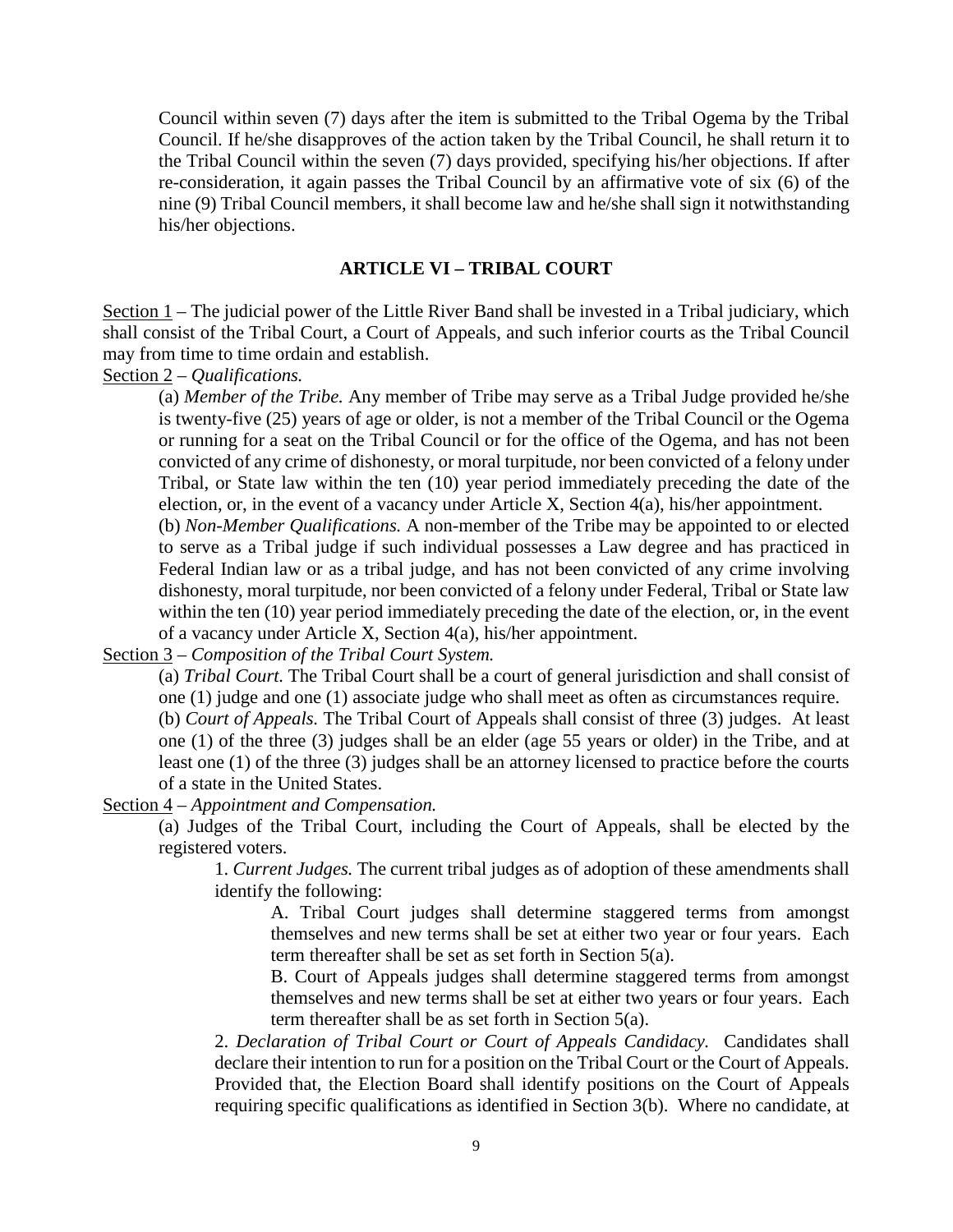the conclusion of any deadlines set by the Election Board, declares for a position on the Court of Appeals requiring specific qualifications, the Tribal Ogema shall appoint, and the Tribal Council shall approve a judge for that vacancy.

(b) *Compensation.* The Tribal Council shall have the power to establish the level of compensation for each judge; provided that the compensation due to each individual judge shall not be diminished during the term of his/her appointment.

(c) Tribal Judges shall be sworn in by the Speaker of the Tribal Council.

Section 5 – *Term of Office.*

(a) Except as provided for in Section 6 of this Article VI, the term of office for all Tribal Judges shall be six (6) years.

(b) Tribal Judges will continue in office until a successor is sworn in.

(c) There shall be no prohibition against continuous service.

Section 6 – *Resignation or Removal.*

(a) *Resignation.* A Tribal Judge may resign his/her office at any time. Resignation is immediate upon a Judge submitting written notice to the Tribal Council of his/her resignation. (b) *Removal.* A Tribal Judge may only be removed by a vote of seven (7) of the nine (9) Council Members following a recommendation of removal by a majority of the remaining Tribal Judges for the following reasons:

1. Unethical conduct, as defined by the Michigan Indian Judicial Association Model Code of Tribal Judicial Conduct;

2. Gross misconduct or malfeasance in office that is clearly prejudicial to the administration of justice;

3. Ineligibility, under Section 2 of this Article, to serve as a member of the Tribal Court;

4. Inability to fulfill the duties of the office due to mental or physical disability, to the extent that he or she is incapable of exercising judgment about or attending to the duties of the Tribal Court. Such determination shall be based upon or supported by competent medical evidence or opinion.

If a member of the Tribal judiciary obtains information which indicates that grounds exist for removal of another judge, he/she shall provide written notice of the charge and specify the facts supporting such charge to all Tribal Judges, including the accused. The Judge so charged shall be notified so he/she may answer the charges at a public hearing of all members of the Tribal Court held for that purpose. Such hearing shall be noticed at least ten (10) days prior to the hearing at which the Judge's referral for removal is to be considered. If a majority of the remaining of the Tribal Court vote to refer the Judge to the Tribal Council for removal, the grounds for removal shall be set forth with specificity and the Tribal Judge shall be suspended from office until the Tribal Council acts on the referral at a public meeting of the Tribal Council held to consider that referral. At least ten (10) days before the meeting of the Tribal Council at which the vote for removal will be taken, the affected judge shall be provided with a written notice of that meeting. Before any vote for removal is taken, the affected judge shall be provided with a reasonable opportunity to answer the charges at the Tribal Council meeting. If the Tribal Council, by affirmative vote of seven (7) of the nine (9) Council members, finds that grounds for removal as stated by the Tribal Court exist, the Tribal Council shall remove the judge from office. If the Tribal Council finds that the grounds for removal do not exist, the suspended judge shall be fully reinstated to the Tribal Court.

Section 7 – *Vacancy.* A vacancy in any judicial position resulting from a Judge's death, resignation, removal, or recall shall be filled in the same manner as set forth in Article X, Section 4. The term of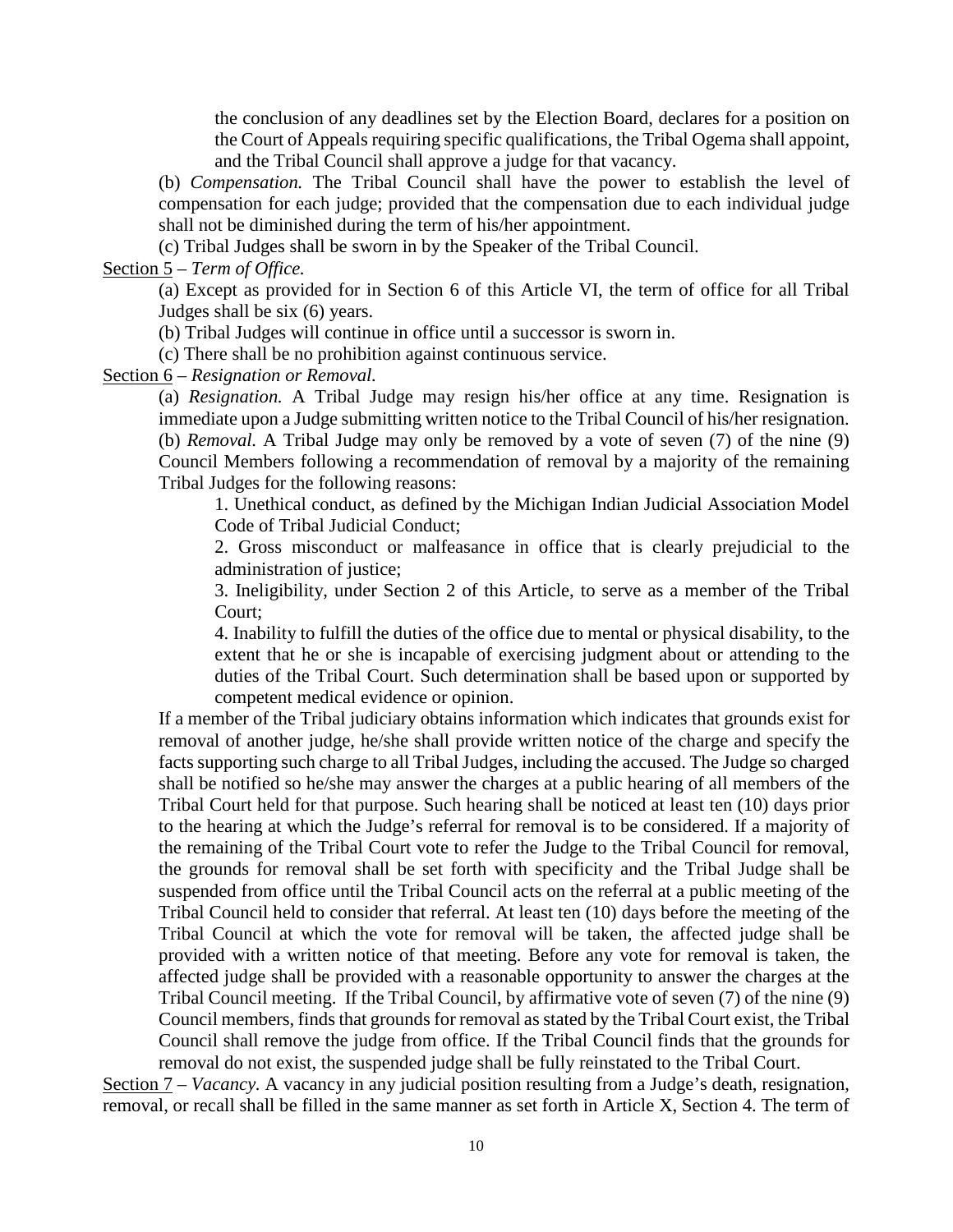office for any Tribal Judge appointed under this Section shall be for the remainder of the vacant term. Section 8 – *Jurisdiction and Powers of the Tribal Courts*. The jurisdiction and judicial powers of the Little River Band of Ottawa Indians shall extend to all cases and matters in law and equity arising under the Tribal Constitution or under the laws and ordinances applicable to the Little River Band of Ottawa Indians. Such powers shall include, but are not limited to,

(a) To adjudicate all civil and criminal matters arising within the territorial or membershipbased jurisdiction of the Tribe.

(b) To review ordinances and resolutions of the Tribal Council or General Membership to ensure that they are consistent with this Constitution and rule void those ordinances and resolutions deemed inconsistent with this Constitution.

(c) To hear cases based on ordinances and laws of the Tribe for purposes of determining innocence or guilt where trial by jury has been waived.

(d) To assign fines and penalties as allowed by Tribal and Federal law.

(e) To grant warrants for search to enforcement officers when just cause is shown.

(f) To grant warrants, writs, injunctions and orders not inconsistent with this Constitution.

(g) To swear in Tribal Council members and the Tribal Ogema by administering the oath of office.

(h) To establish, by general rules, the practice and procedures for all courts of the Little River Band.

(i) To prepare and present to the Tribal Ogema and Tribal Council a budget requesting an appropriation of funds to permit the Tribal Courts to employ personnel or to retain by contract such independent contractors, professional services and whatever other services may be necessary to carry out the dictates of this Constitution, the Tribal Court Ordinance and all Ordinances creating lower courts of limited jurisdiction.

(j) To preside over all suits for declaratory or injunctive relief as provided for an in accordance with Article XI of this Constitution.

Section 9 – *Judicial Independence.* The Tribal Judiciary shall be independent from the legislative and executive functions of the tribal government and no person exercising powers of the legislative or executive functions of government shall exercise powers properly belonging to the judicial branch of government; provided that the Tribal Council shall be empowered to function as the Tribal Court of the Little River Band until the judges prescribed by this Article have been appointed; provided further that the first Tribal Council and Tribal Ogema elected under this Constitution shall make appointments to its courts within ninety (90) days after its members are elected.

## **ARTICLE VII - GENERAL MEMBERSHIP POWERS**

### Section 1. *General Membership Meetings.*

(a) Meetings of the General Membership of the Little River Band shall be held twice a year; once in the spring, once in the fall, at a site suitable for such a meeting.

1. The chairperson for these meetings shall be the Tribal Ogema, who will officiate at these meetings.

2. At these meetings the membership will be informed as to the affairs and "state of the Tribe".

3. Subject to the express limitations contained in this Constitution, motions and ordinances adopted by the General Membership shall have the status of law and be binding on the Tribal Council, Tribal Ogema and Judiciary; provided at least thirty (30%) percent of the registered voters of the Tribe are present at such Membership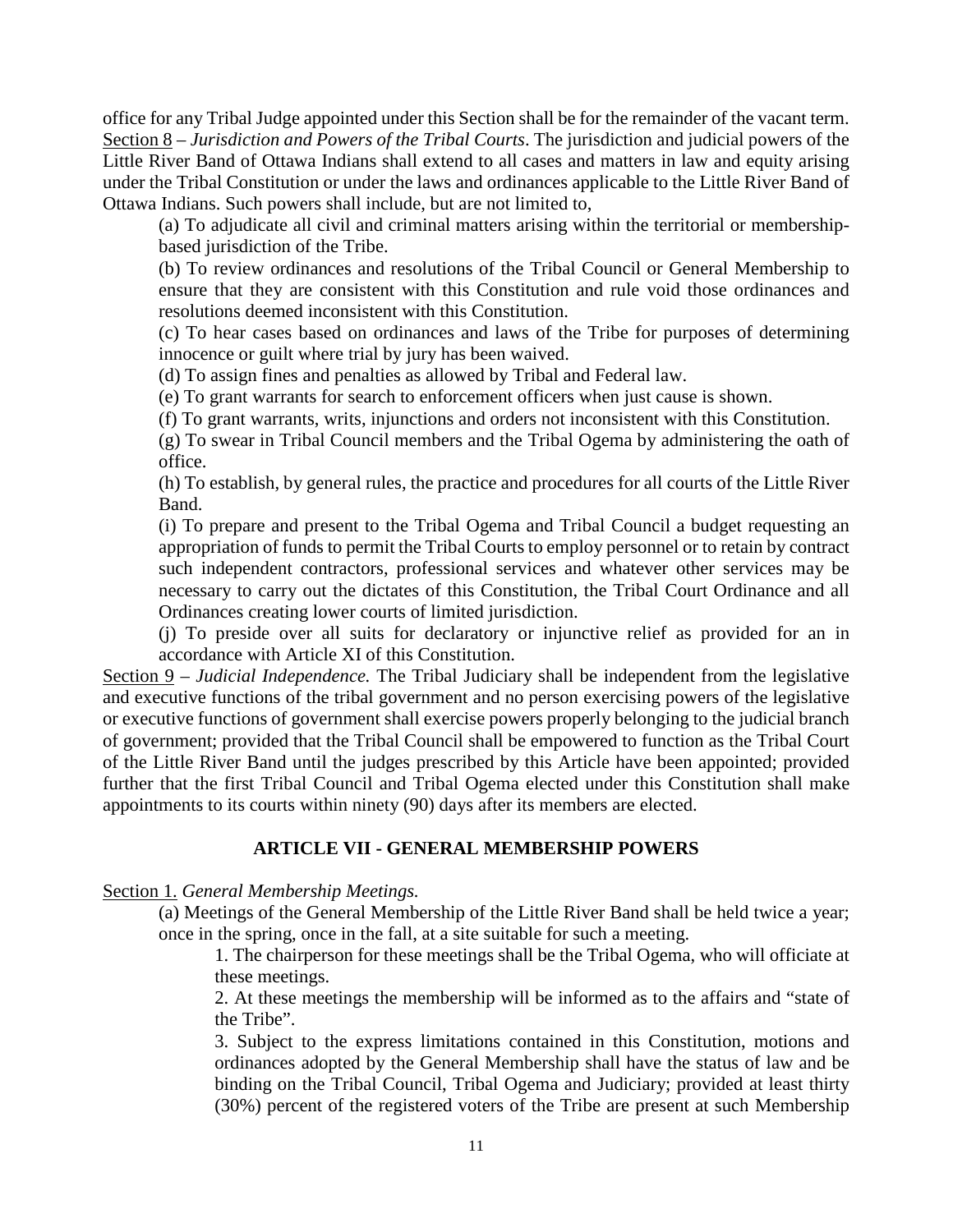Meeting, as verified by the Election Board.

4. Notice of a General Membership Meeting shall be given thirty (30) days prior to the meeting by mail to the last known address of each adult member of the Tribe, and by posting in the Tribal Office or Governmental Center.

Section 2 – *Initiative.* Members of the Tribe shall have the power to initiate ordinances or repeal or amend existing ordinances in the following manner:

(a) Initiative petitions shall explain the ordinance to be acted upon in language understood by the signatories.

(b) Petitions signed by twenty-five percent (25%) of the registered voters and verified by the Election Board shall be presented to the Tribal Council for action.

(c) Upon receipt of a verified petition, the Tribal Council may, within thirty (30) days, adopt the initiative measure by a majority vote without alteration. If the Tribal Council fails to adopt the measure, the Election Board shall call a special election for the purpose of allowing the General Membership to vote on the initiative measure.

(d) Initiative elections will be held not less than forty-five (45) days after verification and not more than ninety (90) days in accordance with applicable provisions of this Constitution, any applicable tribal ordinance and any rules and regulations issued by the Election Board.

(e.) The decision of a majority of the voters in such an initiative election vote shall be binding on the Tribal Council, provided that thirty percent (30%) of the registered voters cast ballots. If less than thirty percent (30%) of the registered voters of the Tribe cast ballots in such election, the initiative shall be deemed defeated.

(f) The right of initiative does not extend beyond the subject of Tribal ordinances and may not be utilized to abrogate any rights of the Tribal judiciary or abrogate any rights guaranteed to any person under Article III, Section 1 of this Constitution.

Section 3 – *Limitations on Membership Powers.* The General Membership shall not have the power to take any of the following action under this Article:

(a) Propose, adopt or amend the Tribal Budget;

(b) Appropriate or expend Tribal revenues or funds;

(c) Reverse, overturn or otherwise influence any judicial action of the Tribal Court;

(d) Take any action which is otherwise in violation of this Constitution or a usurpation of individual rights as defined herein.

Section 4 – *Referendum.*

(a) The Tribal Council shall, upon an affirmative vote of seven (7) Council Members, schedule a referendum election on any proposed or previously enacted ordinance by the membership.

(b) The referendum election shall be held no sooner than thirty (30) days and no later than ninety (90) days from the date the proposed or existing ordinance is referred to the voters in accordance with applicable provisions of this Constitution, any applicable tribal ordinance and any rules and regulations issued by the Election Board. The date of the referendum election shall be set by the Tribal Council.

(c) The vote of a majority of those actually voting shall be binding upon the Tribal Council, provided at least thirty percent (30%) of the registered voters of the Tribe cast ballots in the referendum election.

Section 5 – *Time of Effect or Repeal.*

(a) Any action taken under this Article VII shall take effect ten (10) days after certification of election or vote by the Election Board.

(b) Actions taken by the General Membership under this Article VII may only be repealed by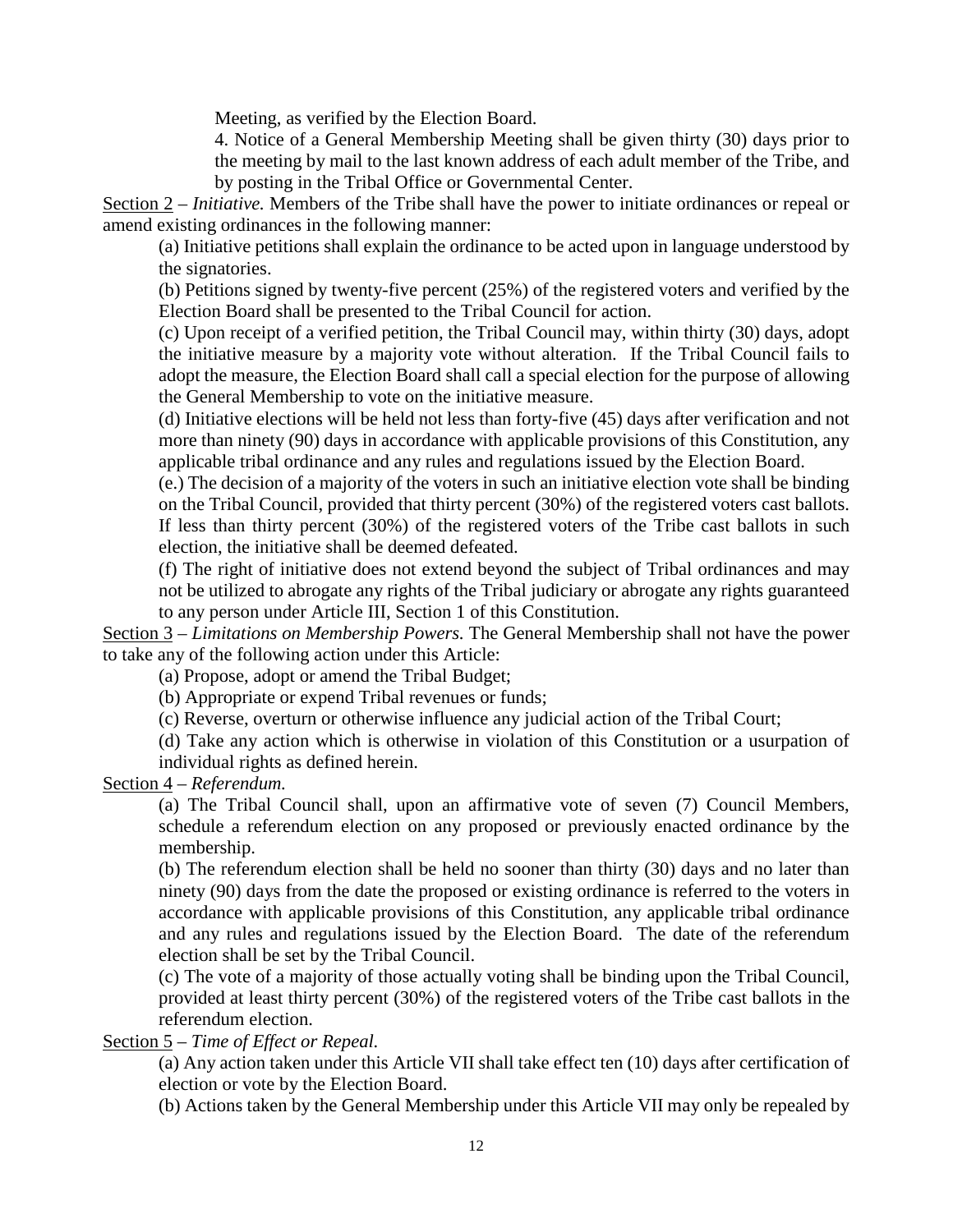subsequent action of the General Membership and may not be repealed by action of the Tribal Council.

## **ARTICLE VIII – POWERS OF THE TRIBE NOT DIMINISHED**

Section 1 – Any rights and powers heretofore vested in the Tribe but not expressly referred to in this Constitution shall not be diminished by this Constitution.

Section 2 – This Constitution, Tribal Ordinances, regulations and judicial decisions shall govern all people subject to the Tribe's jurisdiction.

## **ARTICLE IX – ELECTION**

Section 1 – *First Election.* The first election under this amended Constitution of the nine (9) members of the Tribal Council and the Tribal Ogema shall be conducted in accordance with Article IV, Section 2, Article V, Sections 2 and 4 and this Article.

(a) *Current Tribal Ogema; Tribal Council Members.* The current Tribal Ogema and Tribal Council members as of the adoption of these amendments shall continue in office until the expiration of his or her current term. Thereafter, all candidates for office shall be required to meet the qualifications described in Article IV and V, respectively.

(b) *Declaration of Candidacy.* Candidate shall declare their intention to run for a seat on Tribal Council, or for the office of Ogema, or for a seat on the judiciary. Provided, that, the Election Board shall identify positions requiring specific qualifications as identified in Articles IV, V, and VI. Where no candidate, at the conclusion of any deadlines set by the Election Board, declares for a position on the Tribal Council requiring specific qualifications, the Tribal Ogema shall nominate for Tribal Council's approval a qualified Tribal member for this vacancy.

(c) [Intentionally Omitted].

(d) The Election Board shall issue such rules and regulations, consistent with this Constitution, as it deems necessary to properly conduct the first election under these amendments. Such rules and regulations shall include procedures for conducting necessary background investigations of candidates for elected office to verify such person's qualifications for office and providing confirmation of a candidate's qualifications for office to registered voters in advance of voting.

Section 2 – *Election Methods.*

(a) *Regular Elections.* Members of the Tribal Council and the Tribal Ogema shall be elected in the month of April, the date to be set by the Election Board. The conduct for all tribal elections, including registration requirements, shall be prescribed and provided for by the Election Board.

(b) *Special Elections.* Special elections shall be called by the Election Board, when appropriate or when required under this Constitution, to remove, recall, and fill vacancies of elected officials, and to submit initiatives and referenda to the Tribal membership.

Section 3 – *Voting.*

(a) Any duly enrolled member of the Little River Band of Ottawa, who is at least eighteen (18) years old, and is registered to vote on the date of any given tribal election shall be eligible to vote in that tribal election.

(b) Voting in tribal elections shall be by secret ballot cast at polls established by the Election Board; Provided however, that the membership may make advisory recommendations at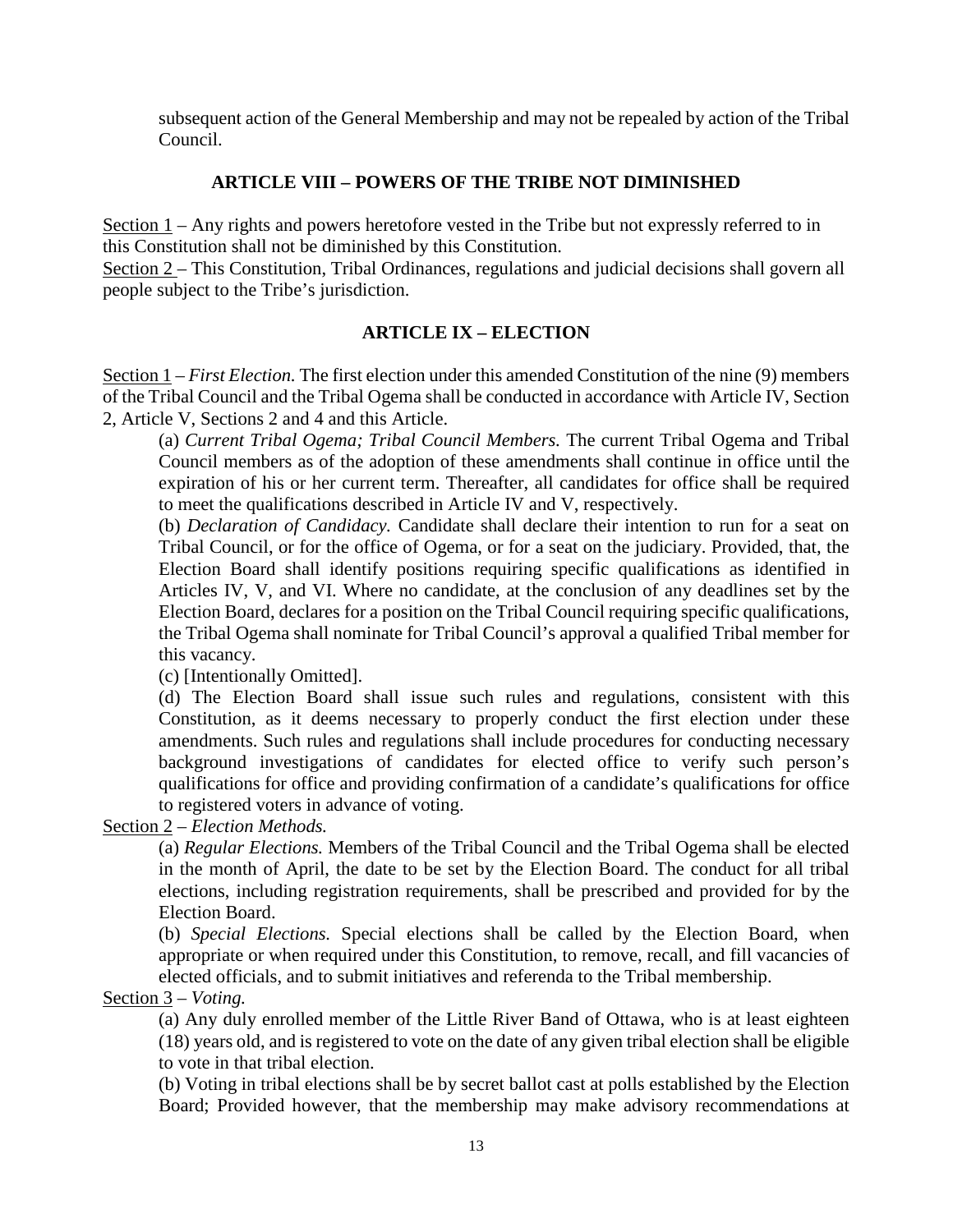General Membership meetings by voice vote or show of hands concerning matters to be decided by the Tribal Council.

(c) Absentee voting shall be permitted in accordance with such rules and procedures as shall be established by the Election Board.

(d) Each registered voter shall be entitled to cast one (1) vote for each vacancy on the Tribal Council in the district(s) in which such voter resides. No more than one (1) vote per candidate may be cast. The candidate(s) receiving the highest number of votes shall be elected to fill each vacancy according to the rank order of votes received. Each registered voter shall be entitled to cast one (1) vote for a candidate for the office of Tribal Ogema.

(e) In all other elections, a majority of those voting in the election shall constitute action by the Tribe and such vote shall be conclusive on the Tribe.

Section 4 – *Election Board.*

(a) The Election Board shall consist of five members to be elected by the registered voters.

1. *First Election of Members.* The first election shall be conducted by the Election Board currently seated and their terms of office shall be concluded when the newly elected Election Board members are sworn into office.

2. *First Election Date.* The first such election shall be conducted during the next general election of the Tribe.

3. *Staggered Terms.* Election Board candidates elected to these positions shall serve as follows:

A. The three (3) candidates receiving the highest number of votes shall serve a four-year term of office.

B. The two (2) candidates receiving the next highest number of votes shall serve a two-year term of office, and the term shall thereafter be as set forth in subsection (b).

(b) The term of office for an Election Board member shall be four (4) years.

(c) Allegations of impropriety by the Election Board shall be settled by the Tribal Judiciary.

(d) Tribal members who are holding elected office, or running for office, shall not be eligible to serve as an Election Board member.

(e) The Election Board shall be authorized to issue such rules and procedures as may be necessary to carry out tribal elections and to provide for ongoing voter registration.

(f) Candidates for tribal office may choose a representative to be present when the election ballots are counted by the Election Board.

(g) A Tribal member shall have five (5) business days from the date of the election to file an election challenge.

(h) A vacancy in any Election Board position resulting from death, resignation, removal, or recall shall be filled in the manner as set forth in Article X. Section 4.

## **ARTICLE X - RESIGNATION, RECALL, OR REMOVAL OF ELECTED OFFICIALS**

Section 1 *– Resignation.* The Tribal Ogema or any member of the Tribal Council may resign from his/her elected position by submitting written notice of resignation to the Tribal Council. Such resignation is effective upon receipt by the Tribal Council.

Section 2 – *Recall*. The registered voters of the Tribe shall have the right to recall the Tribal Ogema, any member of the Tribal Council, or a Tribal Judge or Appellate Judge by filing a recall petition with the Election Board. The petition must be signed by at least twenty-five percent (25%) of the registered voters of the Tribe. The Election Board shall verify and approved/deny the petition within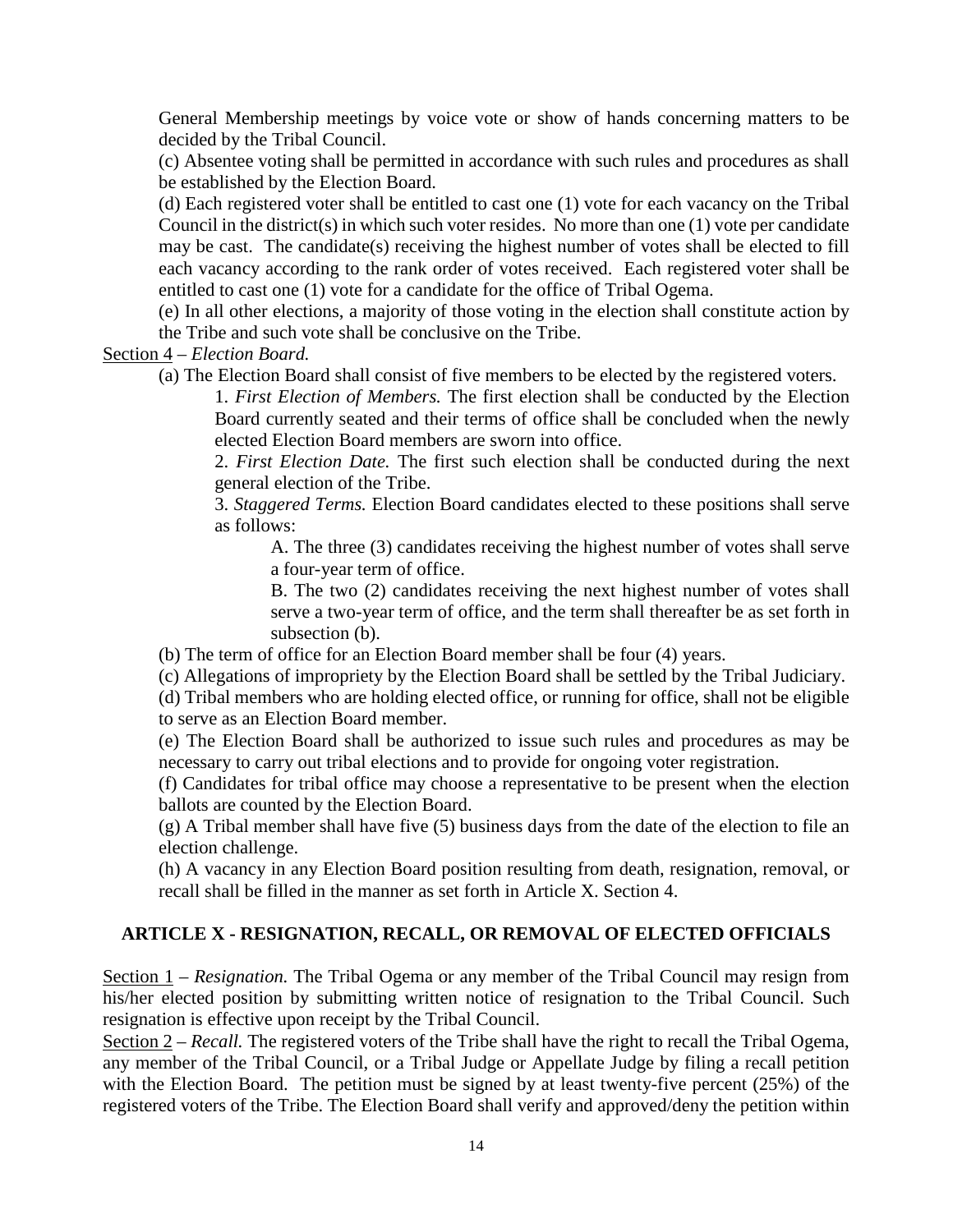thirty (30) days of receipt. At least fifty percent (50%) of the verified signatures on the petition must be registered voters who are eligible to vote in the election of the Tribal Council member now subject to recall.

The Election Board shall conduct a recall election within ninety (90) days of the Election Board's verification and approval of the petition and its signatures. If the term of office for the Tribal Ogema or Tribal Council member being recalled will end within six (6) months of the date the Election Board verifies and approves the recall petition the issue will be held until the next regularly scheduled session.

Section 3 – *Removal.* The Tribal Ogema or any member of the Tribal Council may be subject to removal by a resolution in favor of removal supported by seven (7) of the nine (9) members of the Tribal Council for any of the following reasons:

(a) Gross misconduct or malfeasance in office.

(b) Conviction, while in office, of a felony under Federal, Tribal, or State law, or conviction of any other crime involving dishonesty or moral turpitude.

(c) Inability to fulfill the duties of the office due to mental or physical disability, to the extent that he/she is incapable of exercising judgment about or attending to the business of his/her office.

At least ten (10) days before the meeting of the Tribal Council at which the vote for removal will be taken, the Tribal Ogema or Tribal Council member, shall be provided with a written notice of Tribal Council's intent to vote to remove, which notice shall set forth, with specificity, the alleged grounds for removal. Before any vote for removal is taken, the Tribal Ogema or Tribal Council member, shall be provided with a reasonable opportunity to answer the charges at the public meeting of the Tribal Council, held for that purpose. The decision of the Tribal Council shall be final.

Section  $4 - *Vacancies*$ . A vacancy in the office of an elected official resulting from death, resignation, forfeiture, removal, or recall shall be filled as follows:

(a) If less than eighteen (18) months remain in the term of office of an elected official, an individual shall be appointed to fill such vacant position at the next regular Tribal Council meeting, provided such appointment is approved by a majority vote of the Tribal Council. The Speaker of the Tribal Council shall nominate an individual to fill the vacancy in the Office of the Tribal Ogema. The Tribal Ogema shall nominate an individual to fill any other vacancy of an elected official.

(b) If more than eighteen months remain in the term of office of an elected official, a special election shall be held within three (3) months after the vacancy occurs. When calling a special election to the fill the vacancy of a Tribal Council member, the qualifications for candidates and registered voters entitled to participate shall be consistent with those applicable to the District in which such vacant seat exists and in regards to any other office the individual must meet the qualifications required in the vacant position.

(c) Any special election required to be held under this Section shall be conducted in accordance with applicable provisions of this Constitution, any applicable tribal ordinance and any rules and regulations issued by the Election Board.

(d) The elected official taking office under the provisions of this Section shall only serve until the term of office for the vacant office he/she is filling expires.

A vacancy occurring in the position of Speaker or Recorder of the Tribal Council shall be filled by majority voter of the Tribal Council.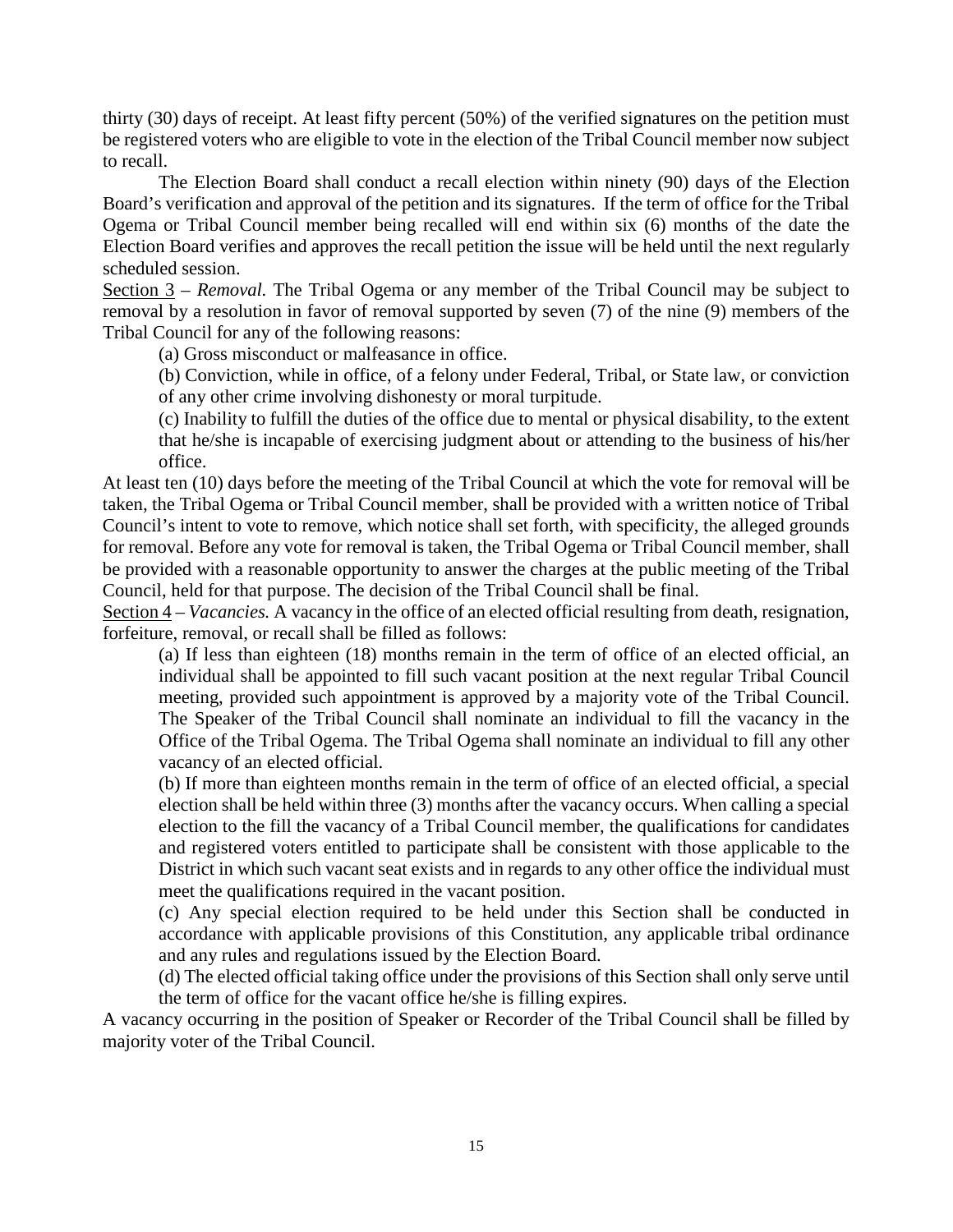## **ARTICLE XI - SOVEREIGN IMMUNITY**

Section 1 – The Tribal Council shall not waive or limit the right of the Little River Band to be immune from suit, except as authorized by tribal ordinance or resolution or in furtherance of tribal business enterprises. Except as authorized by tribal ordinance or resolution, the provisions of Article III of this Constitution shall not be construed to waive or limit the right of the Little River Band to be immune from suit for damages.

Section 2 – Suits against the Little River Band in Tribal Courts Authorized.

(a) The Little River Band, its Tribal Council members, Tribal Ogema, and other Tribal officials, acting in their official capacities, shall be subject to suit for declaratory or injunctive relief in the Tribal Court system for the purpose of enforcing rights and duties established by this Constitution and by the ordinances and resolutions of the Tribe.

(b) Notwithstanding the authorization provided in subsection (a) of this Section, persons shall not be entitled to an award of damages, as a form of relief, against the Tribe, its Tribal Council members, the Tribal Ogema, or other Tribal officials acting in their official capacities; provided that the Tribal Council may by ordinance waive the right of the Tribe or Tribal officials to be immune from damages in such suits only in specified instances when such waiver would promote the best interests of the Band or the interests of justice.

(c) The Tribe, however, by this Article does not waive or limit any rights which it may have to be immune from suit in the courts of the United States or of any state.

## **ARTICLE XII – CONFLICT OF INTEREST**

In carrying out the duties of tribal office, no tribal office, no tribal official, elected or appointed, shall make or participate in making decisions which involve balancing a personal financial interest, other than interests held in common by all tribal members, against the interests of the tribe.

### **ARTICLE XIII – SEVERABILITY**

If for any reason any provision of this Constitution shall be held to be invalid or unconstitutional by the Tribal Court or any federal court of competent jurisdiction, the validity and the effect of all other provisions shall not be affected thereby.

### **ARTICLE XIV – AMENDMENTS**

Section 1 – This Constitution may be amended by a majority vote of the qualified voters of the Little River Band voting in an election called for that purpose by the Secretary of the Interior or his authorized representative; provided at least thirty percent (30%) of those entitled to vote participate in such election.

Section 2 – It shall be the duty of the Secretary of the Interior to call an election on any proposed amendment at the request of the Tribal Council or upon receipt of a petition, which has been verified by the Tribe's Election Board, signed by at least thirty percent (30%) of the eligible voters of the Little River Band.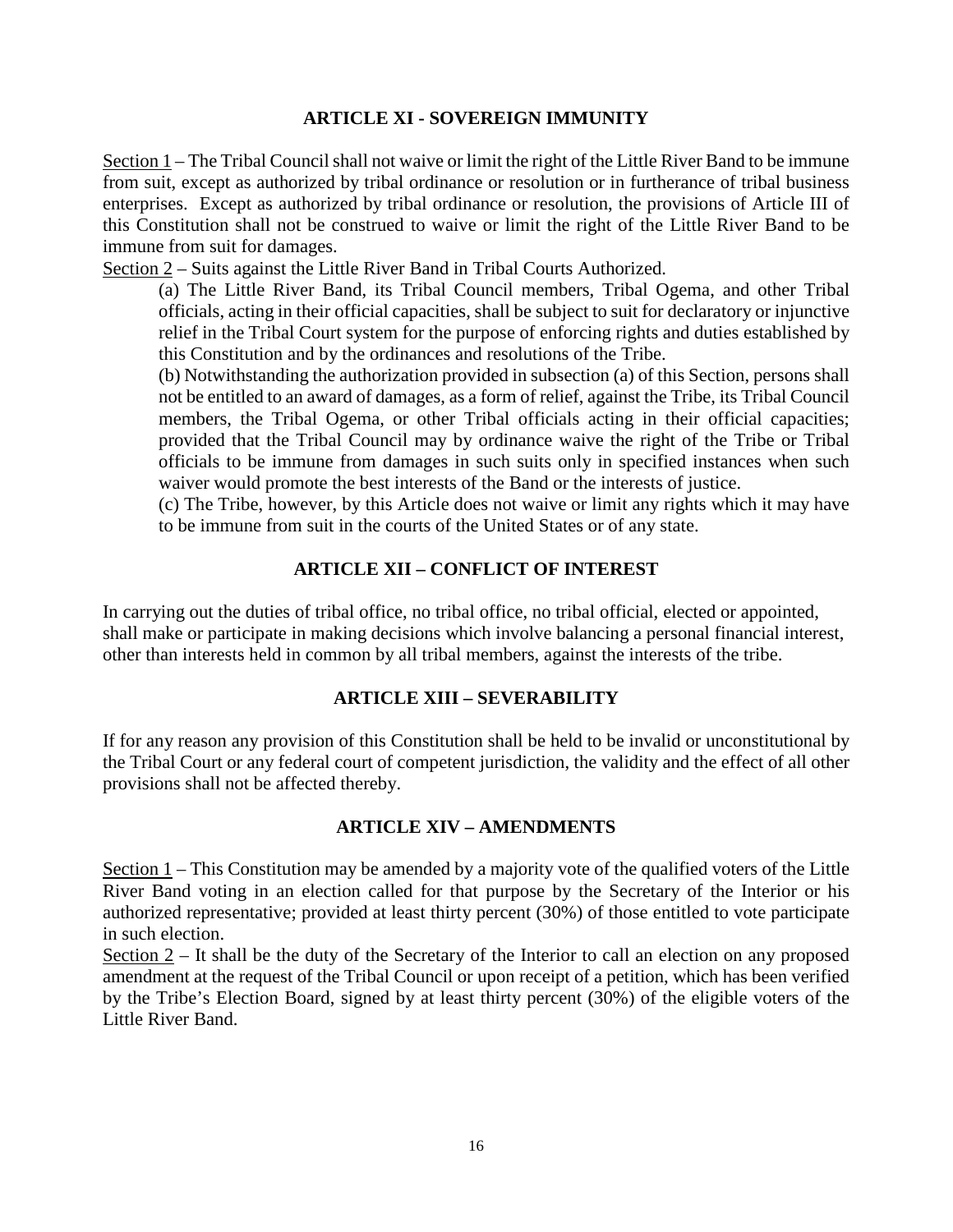## **ARTICLE XV – ADOPTION**

This Constitution, when adopted by a majority vote of the qualified voters of the Little River Band voting at a special election called for such purpose by the Secretary of the Interior or his authorized representative, in which at least thirty percent (30%) of those entitled to vote shall vote, shall be submitted to the Secretary of the Interior for his approval and shall be effective from the date of his approval.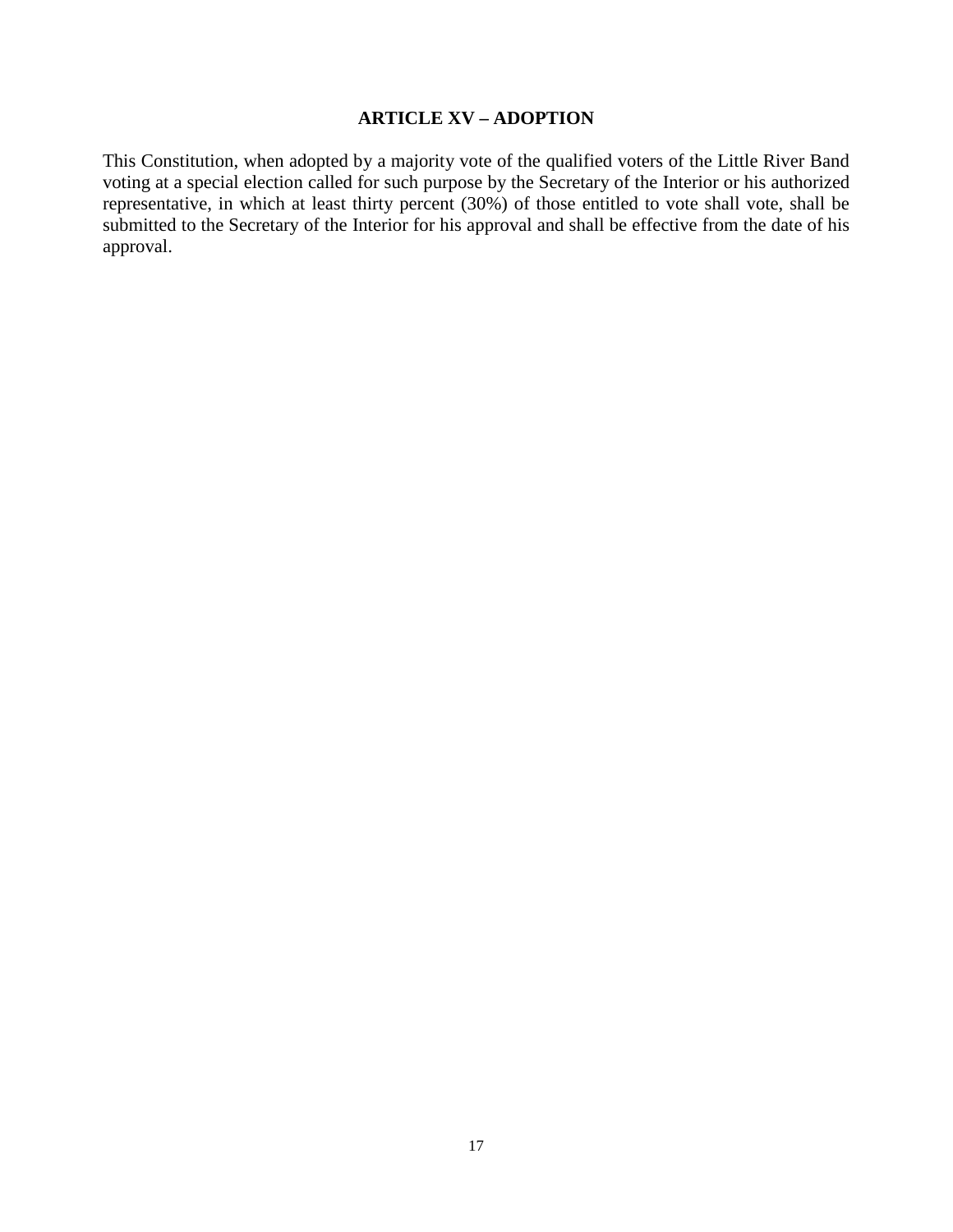## **CERTIFICATE OF RESULTS OF ELECTION**

Pursuant to a Secretarial election authorized by the Deputy Commissioner of Indian Affairs on January 20, 1998, the attached Constitution of the Little River Band of Ottawa was submitted to the qualified voters of the Little River Band and on May 27, 1998, was duly adopted/rejected by a vote of 553 for and 32 against and 3 cast ballots found spoiled of mutilated in an election in which at least 30 percent (30%) of the 833 members entitled to vote, cast their ballots in accordance with the Indian Reorganization Act of June 18, 1934 (48 Stat. 984), as amended.

| $/s/$ Anne E. Bolton      | $/s$ Diane S. Lonn     |
|---------------------------|------------------------|
| Chairman, Election Board  | Member, Election Board |
| /s/ Robert E. Hardenburgh | $/s/$ Jonnie J. Sam II |
| Member, Election Board    | Member, Election Board |

Date: May 27, 1998

### **CERTIFICATE OF RESULTS OF ELECTION** *(2004 AMENDMENTS)*

Pursuant to an order issued by Larry Morrin, Midwest Regional Director, on October 27, 2003, this Proposed Amendment "A" was submitted to the qualified voters of the Little River Band of Ottawa on April 26, 2004, and was duly adopted/rejected by a vote of 379 for, and 92 against, and 5 cast ballots found spoiled or mutilated, in an election in which at least thirty percent (30%) of the 997 entitled to vote cast their ballots in accordance with Section 16 of the Indian Reorganization Act of June 18, 1934 (48 Stat. 984), as amended.

Pursuant to an order issued by Larry Morrin, Midwest Regional Director, on October 27, 2003, this Proposed Amendment "B" was submitted to the qualified voters of the Little River Band of Ottawa on April 26, 2004, and was duly adopted/rejected by a vote of 375 for, and 94 against, and 7 cast ballots found spoiled or mutilated, in an election in which at least thirty percent (30%) of the 997 entitled to vote cast their ballots in accordance with Section 16 of the Indian Reorganization Act of June 18, 1934 (48 Stat. 984), as amended.

Pursuant to an order issued by Larry Morrin, Midwest Regional Director, on October 27, 2003, this Proposed Amendment "C" was submitted to the qualified voters of the Little River Band of Ottawa on April 26, 2004, and was duly adopted/rejected by a vote of 378 for, and 90 against, and 8 cast ballots found spoiled or mutilated, in an election in which at least thirty percent (30%) of the 997 entitled to vote cast their ballots in accordance with Section 16 of the Indian Reorganization Act of June 18, 1934 (48 Stat. 984), as amended.

Gerald F. Parrish John Ross Chairman, Election Board David Lilliberg

Date: April 26, 2004 Susan A. Schultz

Kathleen Bowen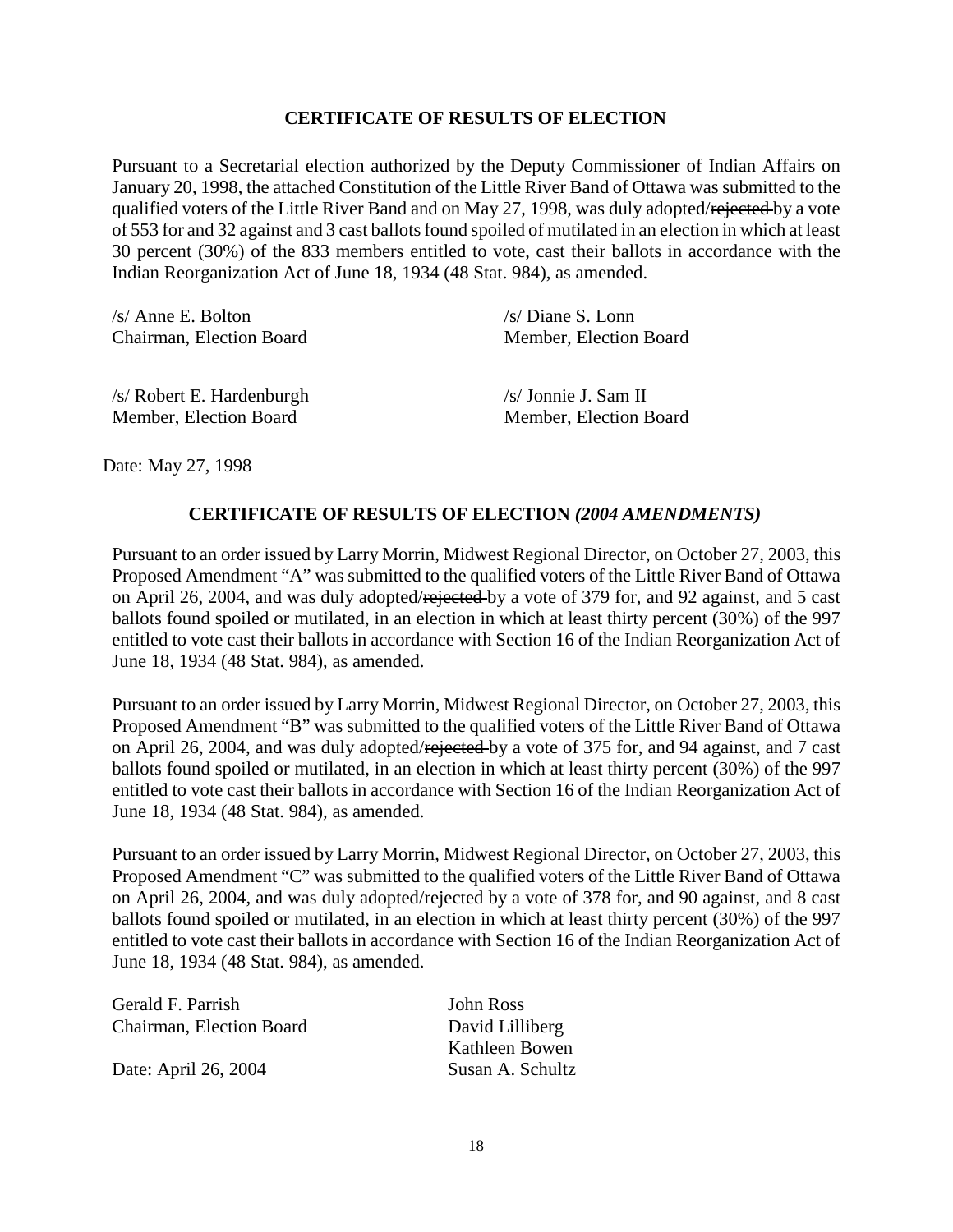#### **CERTIFICATE OF APPROVAL**

I, Hilda A. Manuel, Deputy Commissioner of Indian Affairs, by virtue of the authority granted to the Secretary of the Interior by the Indian Reorganization Act of June 18, 1934 (48 Stat. 984), as amended, and delegated to me by Secretarial Order No. 3150 as extended by Secretarial Order No. 3177, as amended, do hereby approve the Constitution of the Little River Band of Ottawa. This Constitution is effective as of this date; PROVIDED, That nothing in this approval shall be construed as authorizing any action under this document that would be contrary to Federal law.

/s/ Hilda A. Manuel Deputy Commissioner of Indian Affairs Washington, D.C.

Date: Jul 10 1998

### **CERTIFICATE OF APPROVAL (2004 AMENDMENTS)**

I, Terry L. Virden, Regional Director, Midwest Regional Office, Bureau of Indian Affairs, by virtue of the authority granted to the Secretary of the Interior by the Act of June 18, 1934 (48 Stat. 984), as amended, and further delegated to me by 3 IAM 4.4, do hereby approve Proposed Amendment "A" now designated as Amendment Number I to the Constitution of the Little River Band of Ottawa Indians. This amendment is effective as of this date: PROVIDED, that nothing in this approval shall be construed as authorizing any action under this document that would be contrary to Federal law.

I, Terry L. Virden, Regional Director, Midwest Regional Office, Bureau of Indian Affairs, by virtue of the authority granted to the Secretary of the Interior by the Act of June 18, 1934 (48 Stat. 984), as amended, and further delegated to me by 3 IAM 4.4, do hereby approve Proposed Amendment "B" now designated as Amendment Number II to the Constitution of the Little River Band of Ottawa Indians. This amendment is effective as of this date: PROVIDED, that nothing in this approval shall be construed as authorizing any action under this document that would be contrary to Federal law.

I, Terry L. Virden, Regional Director, Midwest Regional Office, Bureau of Indian Affairs, by virtue of the authority granted to the Secretary of the Interior by the Act of June 18, 1934 (48 Stat. 984), as amended, and further delegated to me by 3 IAM 4.4, do hereby approve Proposed Amendment "C" now designated as Amendment Number III to the Constitution of the Little River Band of Ottawa Indians. This amendment is effective as of this date: PROVIDED, that nothing in this approval shall be construed as authorizing any action under this document that would be contrary to Federal law.

Terrance L. Virden Regional Director

Date: May 13, 2004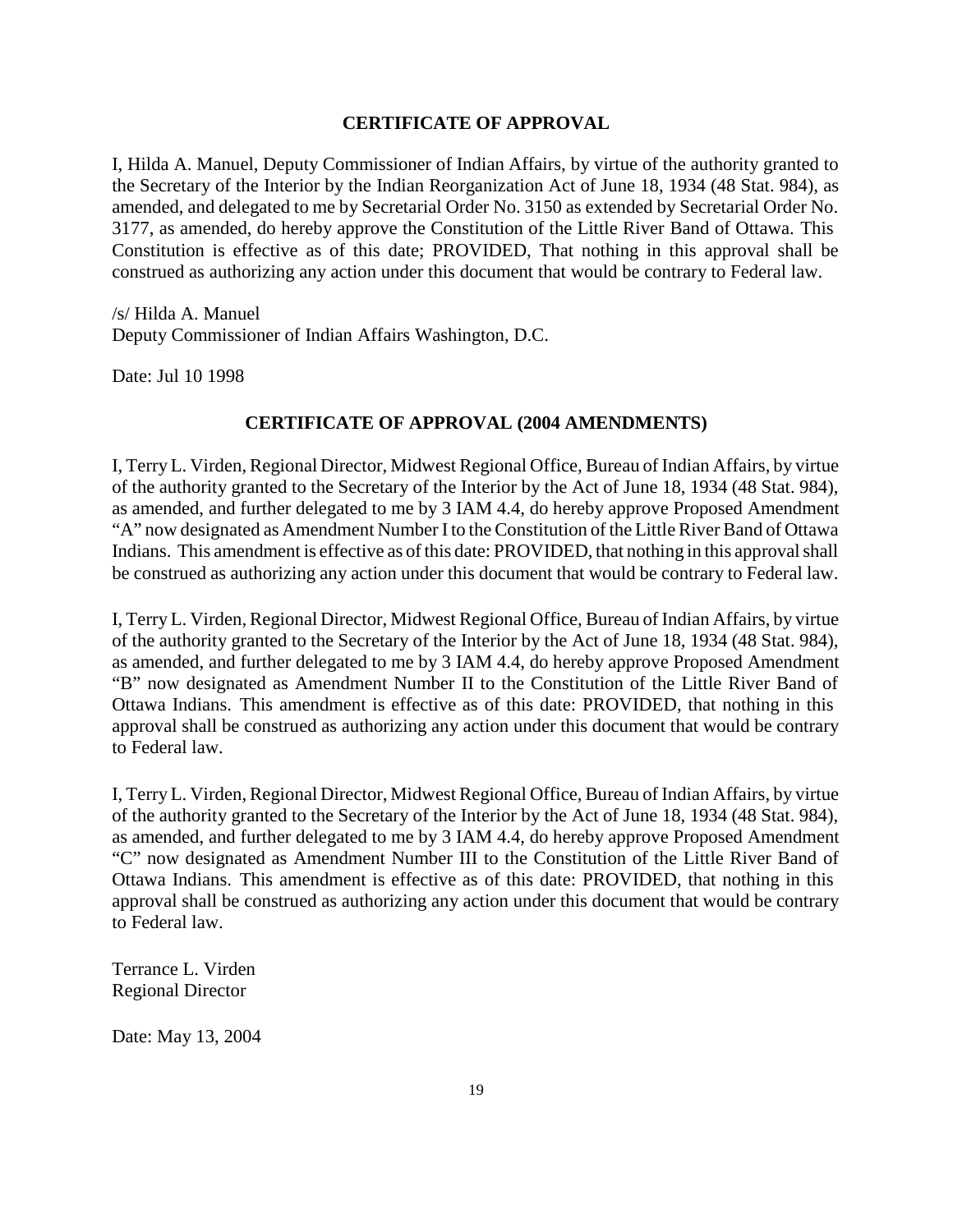### **CERTIFICATE OF RESULTS OF ELECTION** *(2016 AMENDMENTS)*

Under a Secretarial election authorized by Diane Rosen, Midwest Regional Director, on March 18, 2016, the attached Proposed Amendment A was submitted to the registered voters of the Little River Band of Ottawa and on July 11, 2016 duly [adopted/rejected] by a vote of 337 for, and 71 against, and 0 cast ballots found spoiled in an election in which at least 30 percent of the 955 registered voters cast their ballot in accordance with Section 16 of the Indian Reorganization Act of June 18, 1934 (48 Stat. 984) (25 U.S.C. 476), as amended.

Under a Secretarial election authorized by Diane Rosen, Midwest Regional Director, on March 18, 2016, the attached Proposed Amendment B was submitted to the registered voters of the Little River Band of Ottawa and on July 11, 2016 duly [adopted/rejected] by a vote of 278 for, and 130 against, and 0 cast ballots found spoiled in an election in which at least 30 percent of the 955 registered voters cast their ballot in accordance with Section 16 of the Indian Reorganization Act of June 18, 1934 (48 Stat. 984) (25 U.S.C. 476), as amended.

Under a Secretarial election authorized by Diane Rosen, Midwest Regional Director, on March 18, 2016, the attached Proposed Amendment C was submitted to the registered voters of the Little River Band of Ottawa and on July 11, 2016 duly [adopted/rejected] by a vote of 266 for, and 138 against, and 0 cast ballots found spoiled in an election in which at least 30 percent of the 955 registered voters cast their ballot in accordance with Section 16 of the Indian Reorganization Act of June 18, 1934 (48 Stat. 984) (25 U.S.C. 476), as amended.

Under a Secretarial election authorized by Diane Rosen, Midwest Regional Director, on March 18, 2016, the attached Proposed Amendment D was submitted to the registered voters of the Little River Band of Ottawa and on July 11, 2016 duly [adopted/rejected] by a vote of 307 for, and 100 against, and 0 cast ballots found spoiled in an election in which at least 30 percent of the 955 registered voters cast their ballot in accordance with Section 16 of the Indian Reorganization Act of June 18, 1934 (48 Stat. 984) (25 U.S.C. 476), as amended.

Under a Secretarial election authorized by Diane Rosen, Midwest Regional Director, on March 18, 2016, the attached Proposed Amendment E was submitted to the registered voters of the Little River Band of Ottawa and on July 11, 2016 duly [adopted/rejected] by a vote of 320 for, and 89 against, and 0 cast ballots found spoiled in an election in which at least 30 percent of the 955 registered voters cast their ballot in accordance with Section 16 of the Indian Reorganization Act of June 18, 1934 (48 Stat. 984) (25 U.S.C. 476), as amended.

Under a Secretarial election authorized by Diane Rosen, Midwest Regional Director, on March 18, 2016, the attached Proposed Amendment F was submitted to the registered voters of the Little River Band of Ottawa and on July 11, 2016 duly [adopted/rejected] by a vote of 310 for, and 96 against, and 0 cast ballots found spoiled in an election in which at least 30 percent of the 955 registered voters cast their ballot in accordance with Section 16 of the Indian Reorganization Act of June 18, 1934 (48 Stat. 984) (25 U.S.C. 476), as amended.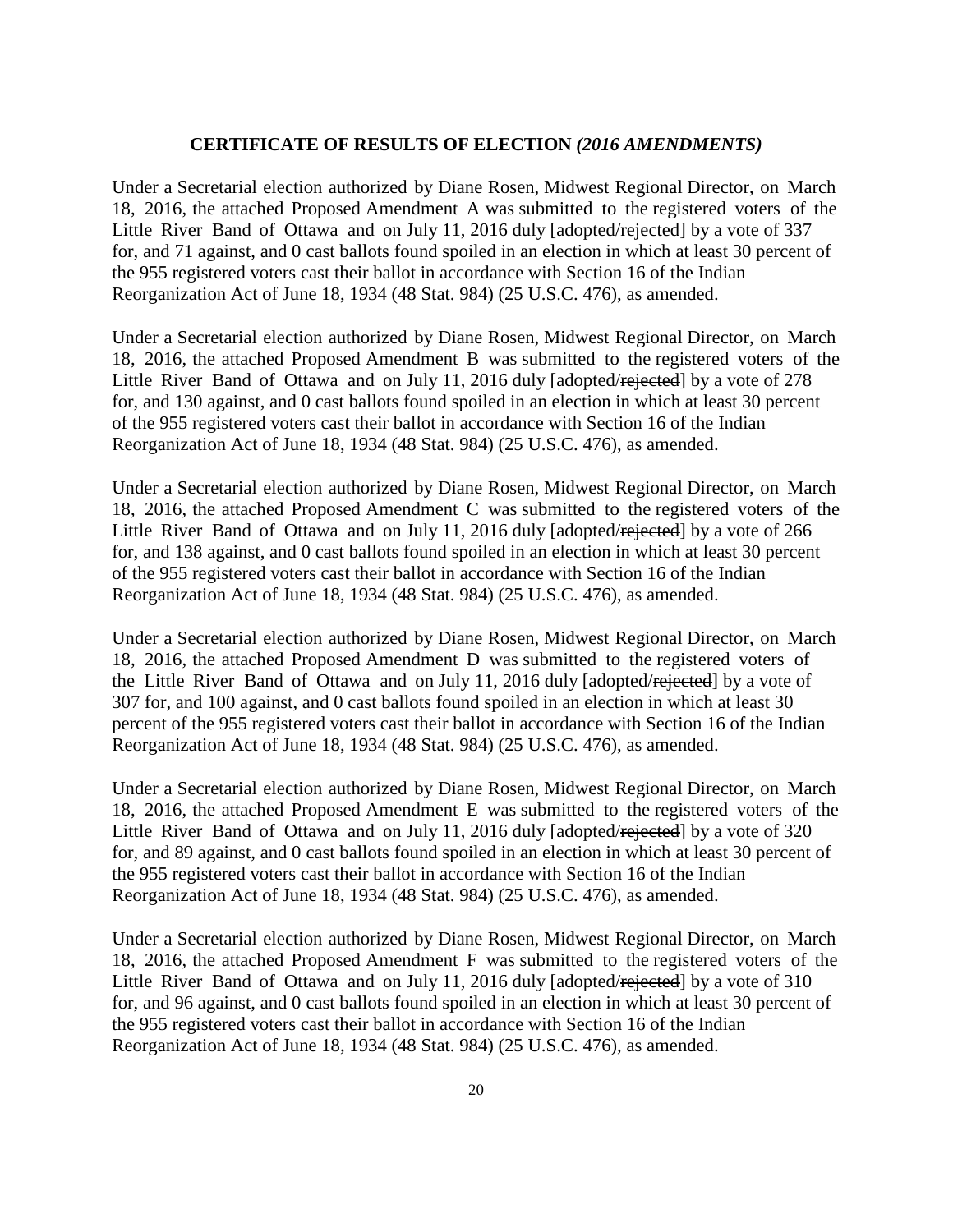Under a Secretarial election authorized by Diane Rosen, Midwest Regional Director, on March 18, 2016, the attached Proposed Amendment G was submitted to the registered voters of the Little River Band of Ottawa and on July 11, 2016 duly [adopted/rejected] by a vote of 308 for, and 101 against, and 0 cast ballots found spoiled in an election in which at least 30 percent of the 955 registered voters cast their ballot in accordance with Section 16 of the Indian Reorganization Act of June 18, 1934 (48 Stat. 984) (25 U.S.C. 476), as amended.

/s/ Tammy Bowen, Member Election Board /s/ Carol Gibner, Member Election Board

/s/ Karen Love, Member Election Board

Date: July 11, 2016

## **CERTIFICATE OF APPROVAL (***2016 AMENDMENTS***)**

I, Diane K. Rosen, Regional Director, Midwest Regional Office, Bureau of Indian Affairs, by virtue of the authority granted to the Secretary of the Interior by the Act of June 18, 1934 (48 Stat. 984), as amended, and further delegated to me by 3 IAM 4.4, do hereby approve Proposed Amendment "A" now designated as Amendment IV to the Constitution of the Little River Band of Ottawa Indians. This amendment is effective as of this date: PROVIDED, that nothing in this approval shall be construed as authorizing any action under this document that would be contrary to Federal law.

I, Diane K. Rosen, Regional Director, Midwest Regional Office, Bureau of Indian Affairs, by virtue of the authority granted to the Secretary of the Interior by the Act of June 18, 1934 (48 Stat. 984), as amended, and further delegated to me by 3 IAM 4.4, do hereby approve Proposed Amendment "B" now designated as Amendment V to the Constitution of the Little River Band of Ottawa Indians. This amendment is effective as of this date: PROVIDED, that nothing in this approval shall be construed as authorizing any action under this document that would be contrary to Federal law.

I, Diane K. Rosen, Regional Director, Midwest Regional Office, Bureau of Indian Affairs, by virtue of the authority granted to the Secretary of the Interior by the Act of June 18, 1934 (48 Stat. 984), as amended, and further delegated to me by 3 IAM 4.4, do hereby approve Proposed Amendment "C" now designated as Amendment VI to the Constitution of the Little River Band of Ottawa Indians. This amendment is effective as of this date: PROVIDED, that nothing in this approval shall be construed as authorizing any action under this document that would be contrary to Federal law.

I, Diane K. Rosen, Regional Director, Midwest Regional Office, Bureau of Indian Affairs, by virtue of the authority granted to the Secretary of the Interior by the Act of June 18, 1934 (48 Stat. 984), as amended, and further delegated to me by 3 IAM 4.4, do hereby approve